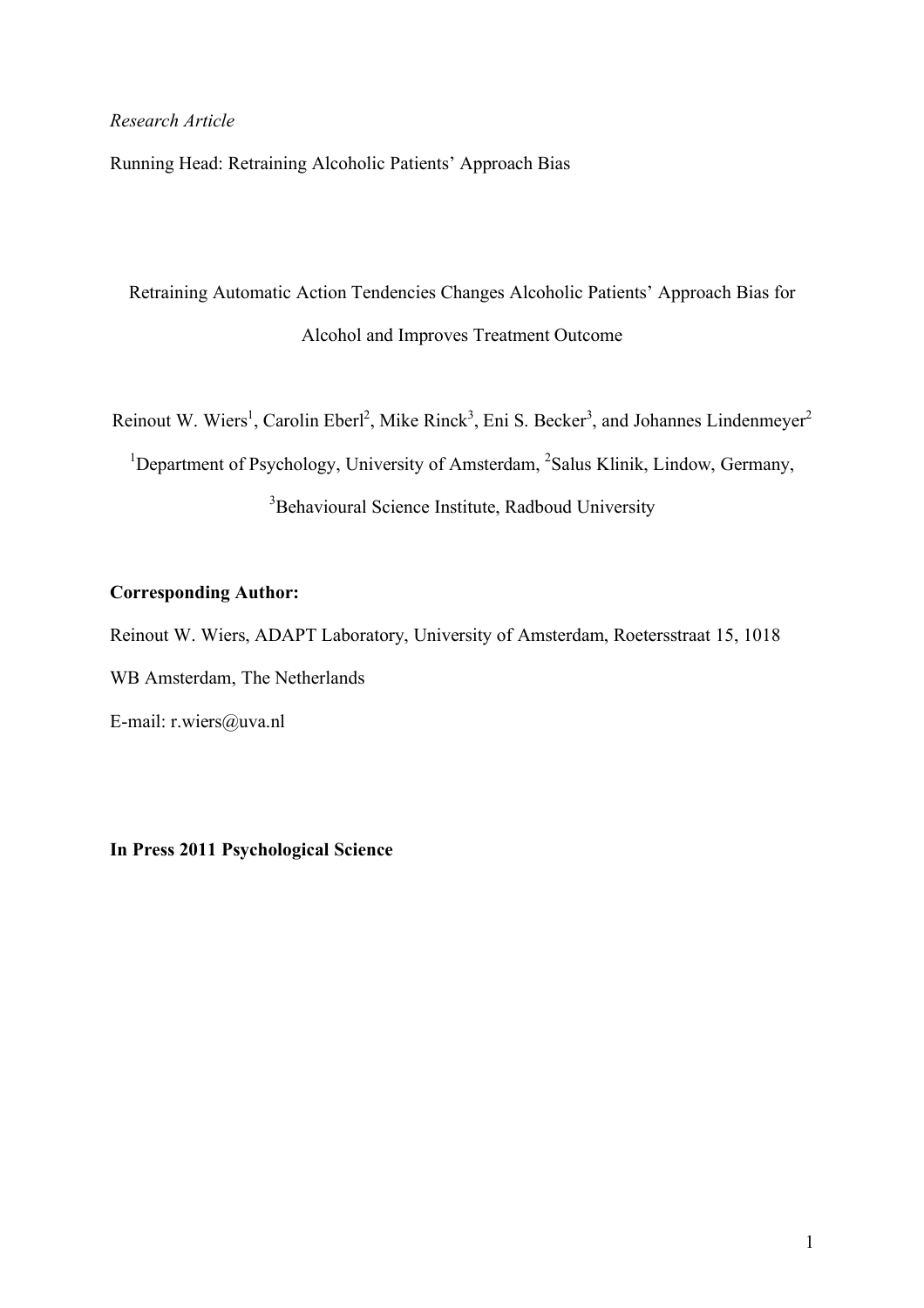### **Abstract**

This study tested the effects of a new cognitive-bias modification (CBM) intervention that targeted an approach bias for alcohol in 214 alcoholic inpatients. Patients were assigned to one of two experimental conditions, in which they were explicitly or implicitly trained to make avoidance movements (pushing a joystick) in response to alcohol pictures, or to one of two control conditions, in which they received no training or sham training. Four brief sessions of experimental CBM preceded regular inpatient treatment. In the experimental conditions only, patients' approach bias changed into an avoidance bias for alcohol. This effect generalized to untrained pictures in the task used in the CBM and to an Implicit Association Test, in which alcohol and soft-drink words were categorized with approach and avoidance words. Patients in the experimental conditions showed better treatment outcomes a year later. These findings indicate that a short intervention can change alcoholics' automatic approach bias for alcohol and may improve treatment outcome.

### **Keywords**

approach, avoidance, motivation, alcohol, alcoholism, cognitive bias modification Received 5/25/10; Revision accepted 10/19/10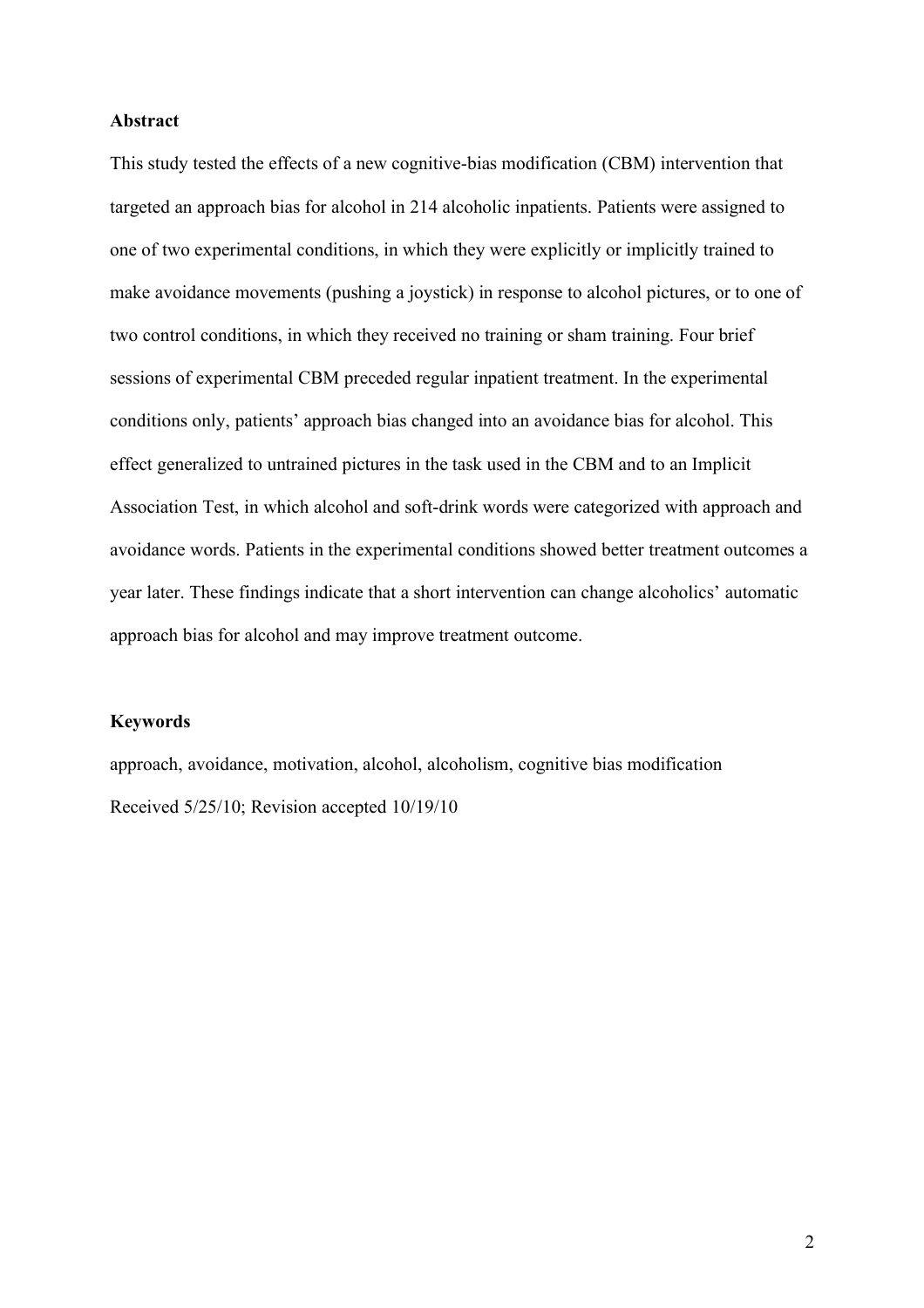A central paradox of addiction is that addicted people continue their self-destructive behavior despite knowledge of the consequences (Wiers & Stacy, 2006). Recent research on implicit or relatively automatic processes provides clues to understanding this paradox. The essential notion is that behavior is partly governed through relatively automatic processes that may exert their influence outside conscious control (Stacy & Wiers, 2010). From this perspective, addictive behaviors are conceptualized as an imbalance between strong *impulsive* or associative reactions to drug-related cues and relatively weak *reflective* or controlled processes, and this makes the individual susceptible to sensitized cues triggering action tendencies leading to the addictive behavior (Bechara, 2005; Volkow, Fowler, & Wang, 2004; Wiers et al., 2007). This can be reflected in different cognitive biases: an attentional bias for alcohol-related stimuli (Field  $& Cox, 2008$ ), a memory bias for the automatic activation of alcohol-related associations (Wiers, Van Woerden, Smulders, & De Jong, 2002), and a bias toward automatically activated action tendencies to approach alcohol (Palfai & Ostafin, 2003). If people are not willing or able to counter these biases, the addictive behavior is likely to continue (Wiers et al., 2007).

Recently, researchers have developed new methods to directly target cognitive biases: cognitive-bias modification (CBM). CBM is used for two purposes. The first is to test the causal role of the bias (MacLeod, Rutherford, Campbell, Ebsworthy, & Holker, 2002). Second, CBM can be clinically applied to reduce maladaptive cognitive biases, as the first successful clinical trials of attentional-bias modification have demonstrated for anxiety (e.g., Amir, Beard, Burns, & Bomyea, 2009) and addiction (Fadardi & Cox, 2009; Schoenmakers et al., 2010).

The present study focused on the manipulation of a bias in the action tendency to approach alcohol. Past research has demonstrated this bias in problem drinkers using different experimental tasks (Field, Kiernan, Eastwood, & Child, 2008; Palfai & Ostafin, 2003). We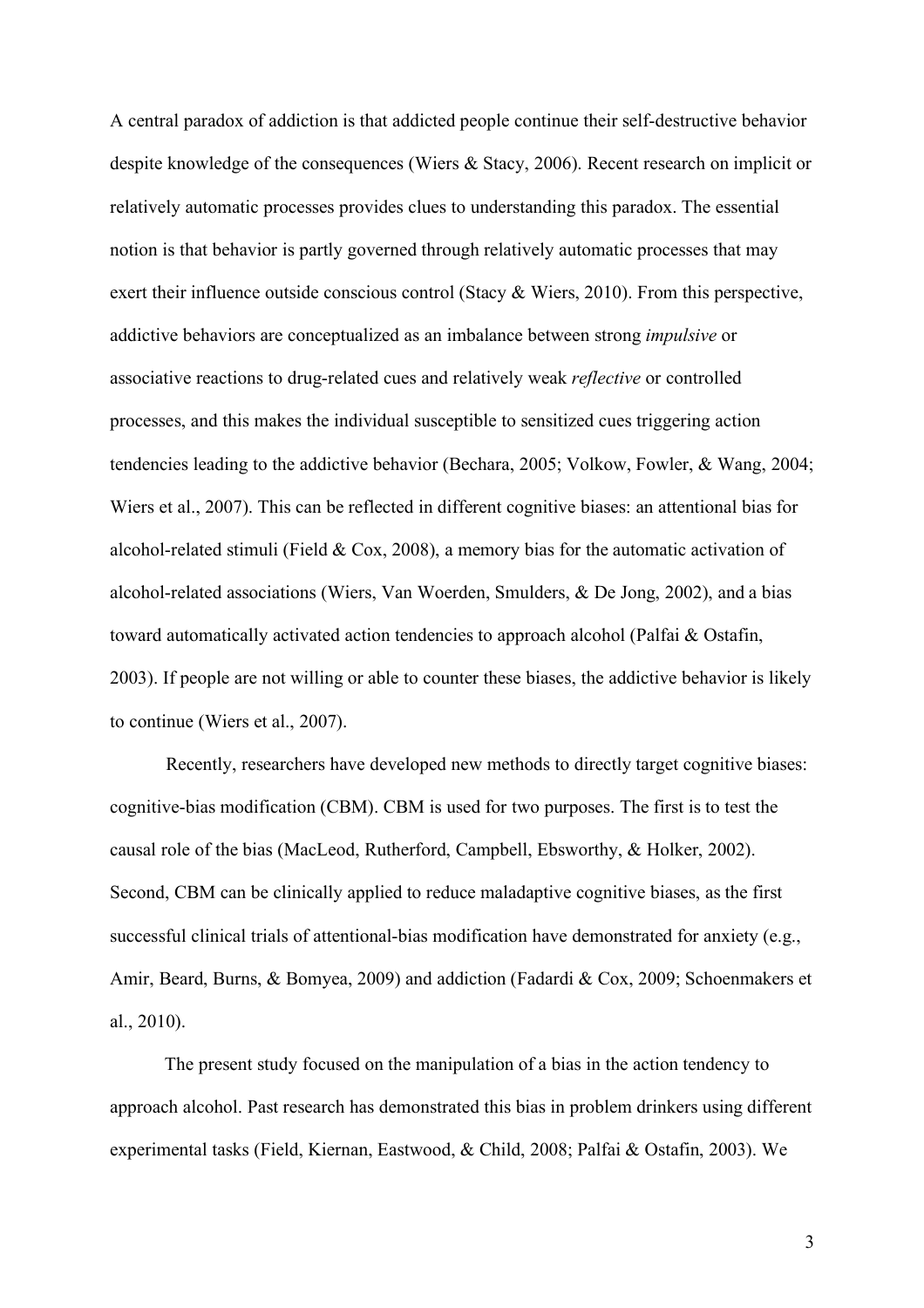recently developed the alcohol approach/avoidance task (alcohol-AAT; Wiers, Rinck, Dictus, & van den Wildenberg, 2009). In the alcohol-AAT, participants are instructed to respond with an approach movement (pulling a joystick) to pictures of one type and to respond with an avoidance movement (pushing a joystick) to pictures of another type. Pulling on the joystick increases the size of the picture, and pushing on it decreases the size. This zooming effect generates a sensation of approach or avoidance, respectively.<sup>1</sup>

In the first study using the alcohol-AAT, heavy drinkers showed an approach bias: They were faster to pull than to push in response to alcohol pictures, but this was not the case for general positive or negative pictures. This effect was genetically moderated: Carriers of the OPRM1 G-allele showed the strongest alcohol approach bias (Wiers et al., 2009). In the first preclinical CBM study targeting an alcohol-approach bias (Wiers, Rinck, Kordts, Houben, & Strack, 2010), students' action tendencies were experimentally modified: Half of the participants were trained to avoid alcohol, and the other half to approach alcohol. This manipulation changed students' approach bias outside their subjective awareness, with generalization to new pictures in the alcohol-AAT and to a different task (an Implicit Association Test, IAT, which uses words rather than pictures). Successful retraining was associated with congruent changes in alcohol consumption in a taste test.

The present study was the first to test this new CBM method in a clinical sample. We designed a randomized controlled experiment, in which 214 alcoholic patients were randomly assigned to one of two experimental or one of two control conditions. Patients in the experimental conditions were trained to consistently make avoidance movements in response to alcohol pictures and approach movements in response to pictures of nonalcoholic drinks, with the two experimental conditions varying only in whether they were explicitly trained to avoid alcohol pictures or not. Patients in the control conditions were either not trained to avoid alcohol at all or received sham training.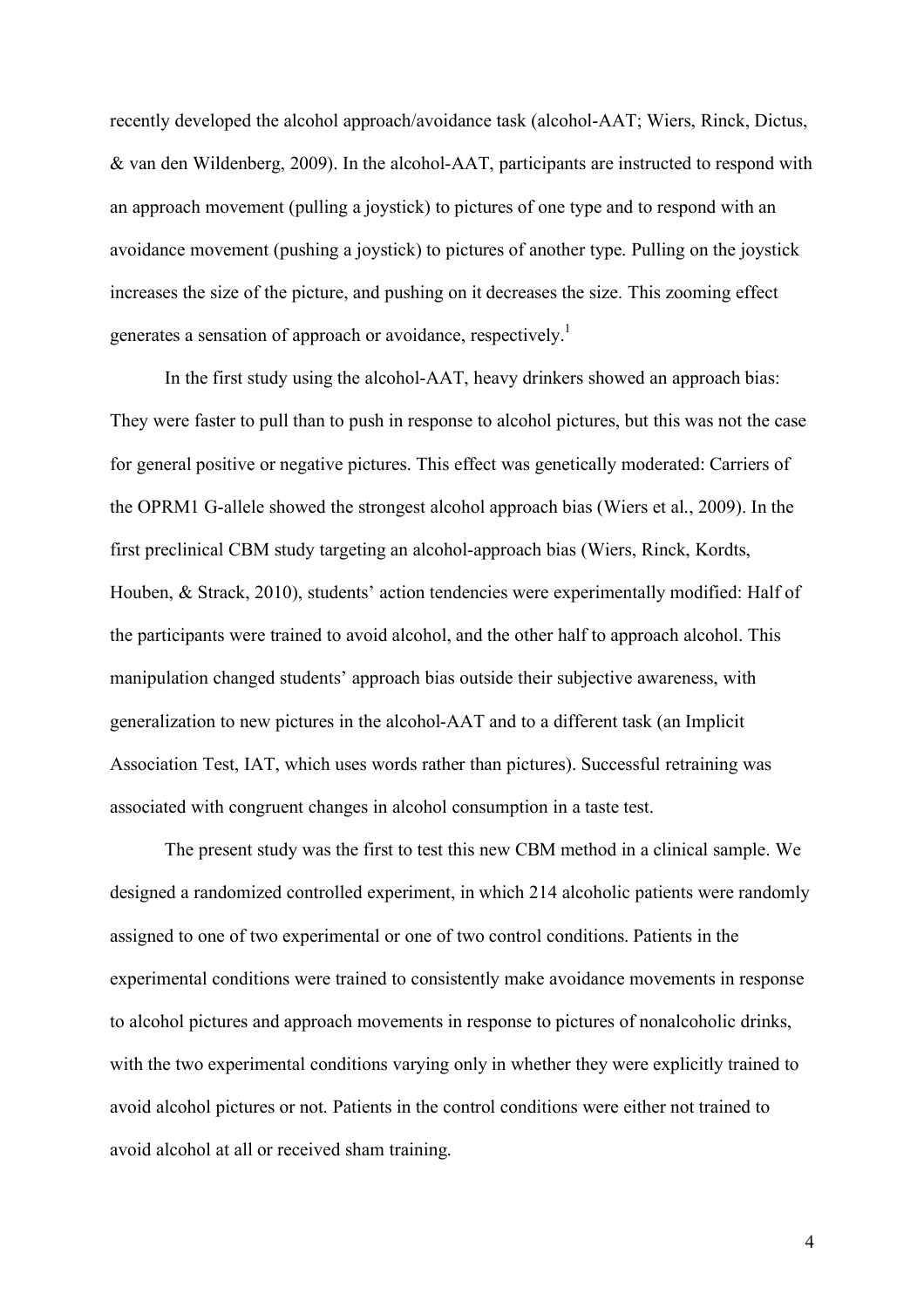All patients followed regular cognitive-behavior treatment for inpatients. A year after treatment discharge, patients' treatment outcome was assessed. We predicted that the minimal CBM intervention (four sessions preceding regular treatment) would change alcoholic patients' approach bias for alcohol, and we investigated whether this would have an added effect on treatment outcome.

#### **Method**

### *Participants*

Two hundred fourteen alcohol-dependent patients were recruited from the Salus Clinic, Lindow, Germany. Patients were provided with general information about the study and told they could withdraw without any implications for their treatment. All patients signed informed consent. The study had the necessary institutional review board approvals. Criteria for inclusion in the study consisted of a primary diagnosis of alcohol dependence, which was assessed with the computerized version of the Composite International Diagnostic Interview (Robins et al., 1988). Participants with insufficient German language abilities or neurocognitive problems were excluded from the study. Individuals with severe neurological disorders, such as Korsakoff's syndrome, had been excluded at entrance to the clinic. Use of other drugs was not an exclusion criterion, although such use was modest. No participant received anticraving drugs, and 39% (84 participants) received other medication (mainly antidepressants; see Table 1 for characteristics of the sample).

### *Assessment and outcome measures*

At intake, clinical psychologists diagnosed patients using the Composite International Diagnostic Interview. The Alcohol Use Disorders Identification Test (AUDIT; Saunders, Aasland, Babor, de la Fuente, & Grant, 1993), Beck Depression Inventory (Hautzinger, Bailer, Worall, & Keller, 1994), and Symptom Checklist-90-Revised (SCL-90-R; Franke, 1995) were also administered.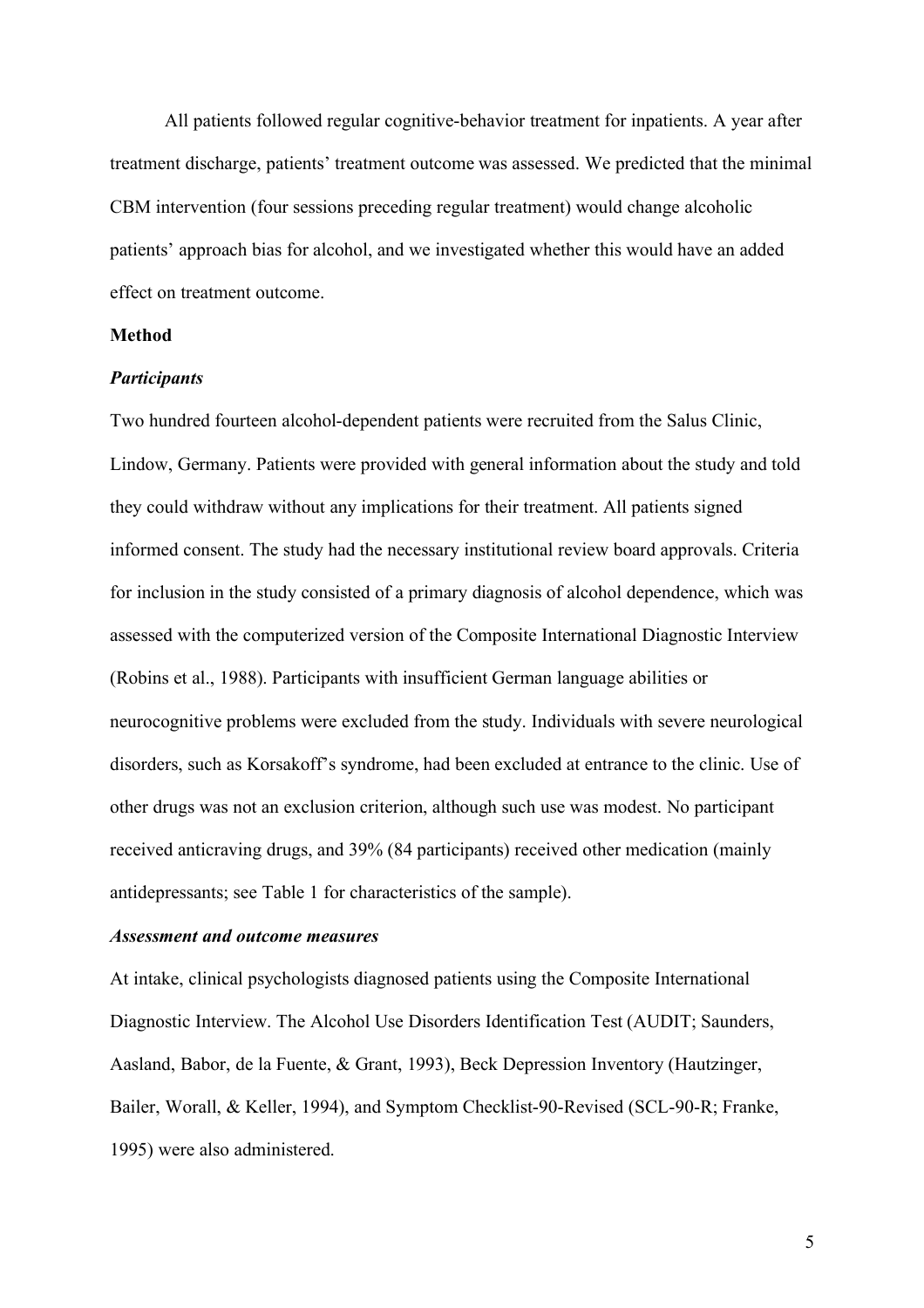#### *Experimental tasks at pretest and posttest*

*Craving.* Patients rated the pictures used in the alcohol-AAT (alcohol and soft drinks) on a 6 point Likert-scale ranging from *I don't want to drink this at all* to *I would love to drink this now*.

*IAT.* The IAT is a measure of the strength of association between concepts. It consists of a speeded classification test, in which stimuli (presented consecutively on a computer screen) are sorted into two target categories (in this case, alcohol and soft drinks) and two attribute categories (in this case, approach and avoidance) while using only two response keys, one on the left and one on the right. In the first combined block, alcohol and approach stimuli were categorized together on one side (with soft drink and avoidance stimuli on the other side; see Figure S1 in the Supplemental Material available online). In the second block, alcohol and avoidance stimuli (and soft drink and approach stimuli) were categorized together. The extent to which participants responded more quickly to the first combined sorting condition than to the second was used to estimate the relative strength of alcohol-approach associations. The IAT has demonstrated good predictive validity across many areas of research and, compared with self-report measures, has added unique variance to the prediction of outcome behaviors (Greenwald, Poehlman, Uhlmann, & Banaji, 2009). Varieties of the IAT have been shown to differentiate heavy drinkers from light drinkers (Palfai & Ostafin, 2003; Wiers et al., 2002), with heavy drinkers performing faster on sorting conditions involving alcohol and approach combinations than on sorting conditions involving alcohol and avoidance combinations (Ostafin & Palfai, 2006; Palfai & Ostafin, 2003).

In the study reported here, we administered a standard IAT with seven blocks (Greenwald, Nosek, & Banaji, 2003; see Table S1, Table S2, and Fig. S1 in the Supplemental Material). After three practice blocks, the two combined sorting conditions were presented in balanced order: one combining alcohol with approach (and soft drink with avoidance), and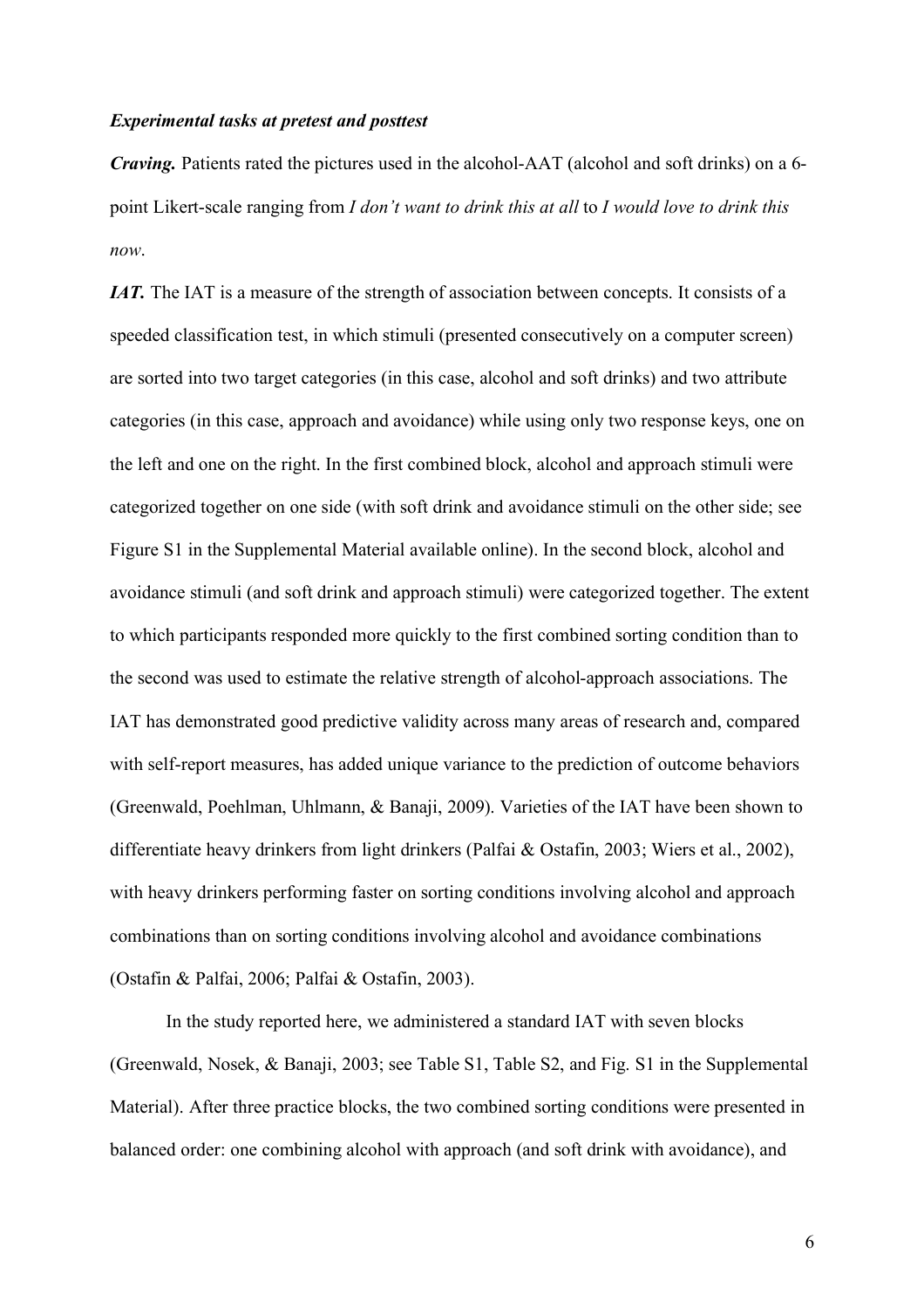one combining alcohol with avoidance (and soft drink with approach). Participants received the same version of the IAT in the pretest and the posttest to minimize error variance (cf. Wiers, Van de Luitgaarden, van den Wildenberg, & Smulders, 2005).

*Alcohol-AAT.* The alcohol-AAT used pictures of 20 alcoholic and 20 nonalcoholic drinks. These pictures were adapted for familiarity (i.e., common drinks in the region of the clinic were used) and presented equally often in landscape and portrait format. Participants were instructed to respond with the joystick to the format of the presented pictures: They pulled the joystick to approach pictures in portrait format or pushed the joystick to avoid pictures in landscape format (as in Wiers et al., 2009; see Fig. S2 in the Supplemental Material). In this assessment task, the required response was unrelated to the picture's contents. The required responses were practiced with neutral rectangles.

### *Conditions and experimental manipulation*

Patients were assigned randomly to one of four conditions. The study had two experimental conditions and two control conditions. In the first experimental condition (explicit instruction), patients were instructed to respond to pictures of alcohol by making an avoidance movement (pushing the joystick) and to pictures of nonalcoholic soft drinks by making an approach movement (pulling the joystick; see Fig. S3 in the Supplemental Material).To distinguish the task from the assessment task used during pretest and posttest, in which all patients were instructed to react to the format of the picture, we presented all pictures in this experimental condition in the same square format. Patients in the second experimental condition (implicit instruction) continued to respond as in the pretest, but all alcohol pictures were presented in the format they were avoiding (i.e., landscape), and all soft-drink pictures were presented in the format they were approaching (i.e., portrait). Patients were trained in four sessions.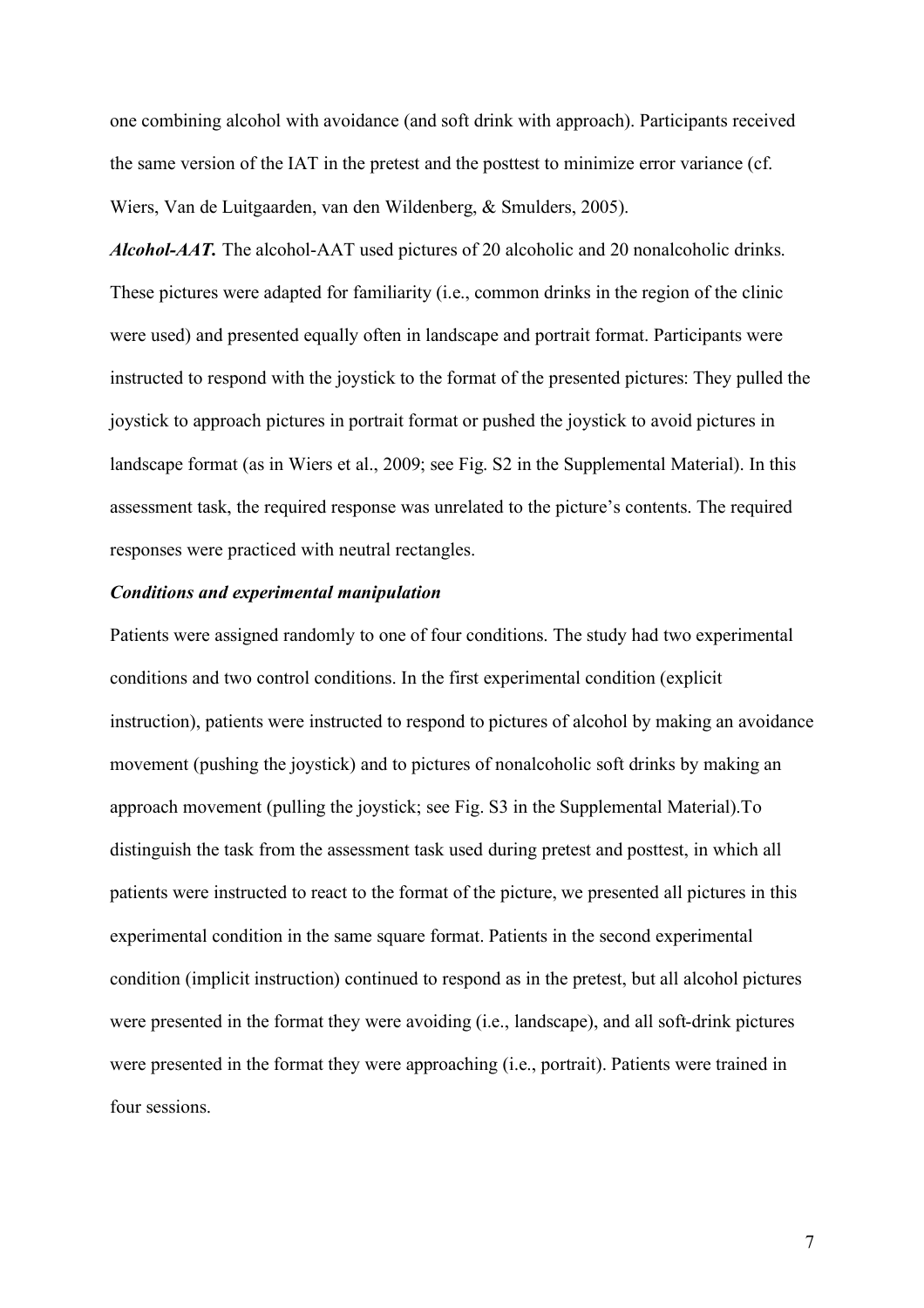Patients in the control conditions were not trained to avoid alcohol. One control group received no training at all, and the other received four additional sessions of the assessment task (sham training), which required an equal number of approach and avoidance movements to both alcoholic and nonalcoholic drinks. In all training (real or sham), half of the alcohol-AAT pictures were used (10 alcohol and 10 soft-drink pictures, counterbalanced across participants). This allowed us to test for generalization of training effects (cf. Wiers et al., 2010). During training, participants had to correct errors, such as when they pulled the joystick when they should have pushed it. Two hundred training trials were presented with a short break halfway through. Each training session took approximately 15 min.

#### *Procedure and study design*

Pretest measures were administered in a fixed order (craving, IAT, alcohol-AAT) to all patients at least 3 weeks after detoxification. The CBM then took place during the standard neuropsychological checkup before treatment. Therapists were blind to whether the training was real or sham, but they knew which group was the no-training control group. Training groups (the experimental groups and sham-training control group) performed four training sessions on 4 consecutive days. One week later, all participants performed the posttest, which was identical to the pretest.

After the brief CBM intervention, all participants received treatment as usual, which consisted of abstinence-oriented inpatient CBT-based treatment, including both individual and group sessions, for an average of 3 months (Lindenmeyer, 2005); this training followed all standards and guidelines of the German Addiction Society (Schmidt, Gastpar, Falkai, & Gaebel, 2006). Average treatment duration was 80 days (range = 28–119 days), with no significant differences between experimental and control groups (Table 1). Fourteen patients relapsed during treatment, with no significant difference between the groups,  $\chi^2(1, N = 214)$  = 1.14, *p* = .41. In intention-to-treat (ITT) analysis, these participants were classified as *relapse*.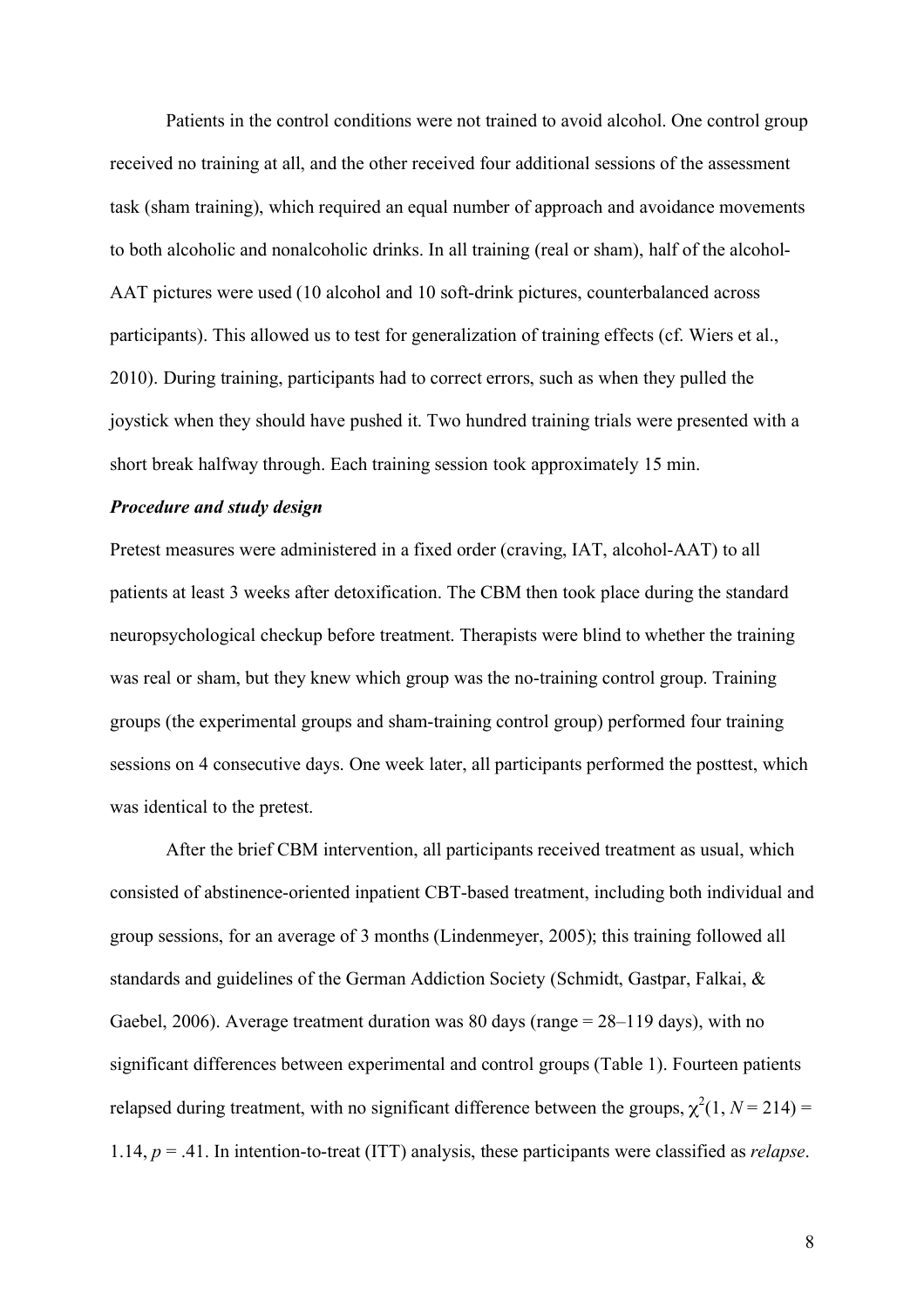One year after treatment discharge, all patients received a follow-up questionnaire inquiring about their use of alcohol and other substances. Participants who did not return the questionnaire were reminded by mail and telephone. In cases involving death or relapse, information was obtained from patients' relatives.

#### *Data analysis*

There were three primary outcome measures of this study: changes in action tendencies (as registered on the AAT), alcohol-approach associations (as measured on the IAT), and subjective craving (as measured on the 6-point Likert scale). The main clinical outcome variable was treatment outcome 1 year later. Both the AAT and IAT effect scores are, in essence, differences in latencies between two types of responses: approach alcohol and avoid soft drink, and avoid alcohol and approach soft drink.

Until now, the AAT effect has been calculated as the difference between the median scores for pushing pictures of one category (alcohol or soft drinks) and the median scores for pulling pictures of that category (medians are used to minimize the influence of outliers; cf. Rinck & Becker, 2007; Wiers et al., 2009, 2010). However, Greenwald et al. (2003) have developed an improved scoring algorithm for the IAT, which standardizes the difference in response latencies by dividing an individual's difference in response times by a personalized standard deviation of these response latencies. The advantage of such standardized scores over difference scores is that they are less vulnerable to biases due to differences in average response time (Sriram, Greenwald, & Nosek, 2010). We present these standardized *D* scores for both the AAT and the IAT as primary outcome variables. We verified all results for the original scoring algorithms. For the IAT, there was never a difference in the pattern of significant results between the scoring algorithms, but results for the AAT were in the same direction but less strong with the original algorithm (see Table S3 in the Supplemental Material).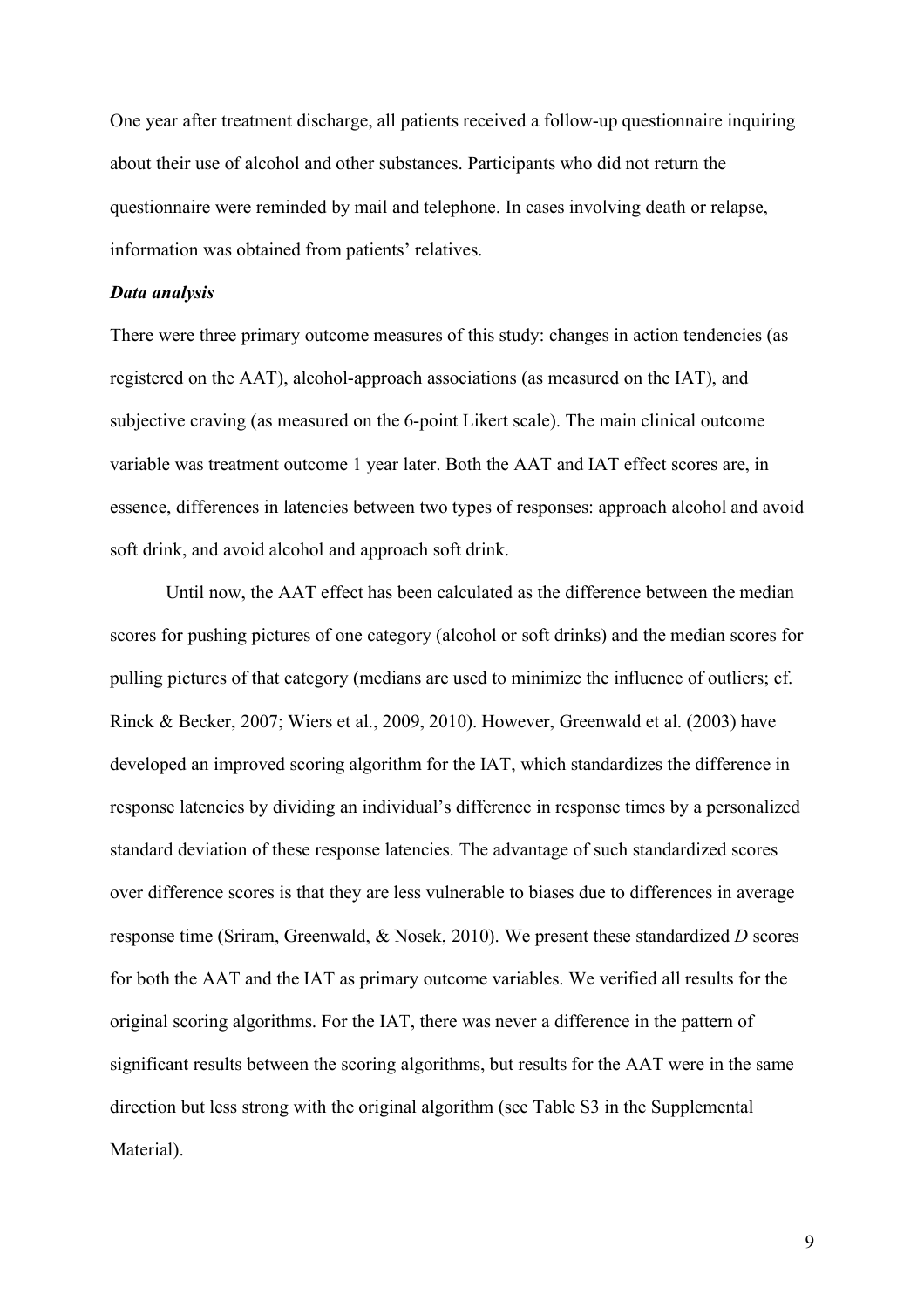We collapsed the results of both experimental conditions together and both control conditions together because we found no significant differences in any of the analyses between the two experimental conditions or between the two control conditions (see Table S4 in the Supplemental Material). The analytical sample for the AAT was 173: 27 participants (13 in the experimental group and 14 in the control group) missed one of the two assessment AATs, and the data of another 14 participants (6 in the experimental group and 8 in the control group) had to be discarded because of excessive errors (> 35% error rate in at least one AAT; chance performance would have yielded a 50% error rate). The analytical sample for the IAT was 181: 18 participants (10 in the experimental group and 8 in the control group) missed one or two IATs, and another 15 participants (7 in the experimental group and 8 in the control group) had to be discarded because of excessive errors (> 35% error rate in at least one IAT).

The 1-year follow-up data were analyzed for successfully retrieved outcomes and with ITT. Following guidelines of the German Addiction Society, we used success as a binary outcome variable. Success was defined as no relapse or a single lapse shorter than 3 days that was ended by the patient without further negative consequences. No success was defined as relapse or death, and in ITT analyses, *no information* and refusal were included in this category.

#### **Results**

#### *Alcohol-approach tendencies (alcohol-AAT)*

The effects of condition on AAT scores were tested with a 2 (time: pretest, posttest)  $\times$  2 (drink: alcohol, soft drink)  $\times$  2 (stimuli: trained, untrained)  $\times$  2 (condition: experimental, control) mixed analysis of variance (ANOVA). There were main effects of time,  $F(1, 171) =$ 24.9,  $p < .001$ ,  $\eta_p^2 = .13$ , drink,  $F(1, 171) = 132$ ,  $p < .001$ ,  $\eta_p^2 = .44$ , and trained stimuli,  $F(1, 171) = .001$ 171) = 6.07,  $p = .015$ ,  $\eta_p^2 = .034$ , and interactions between drink and condition,  $F(1, 171) =$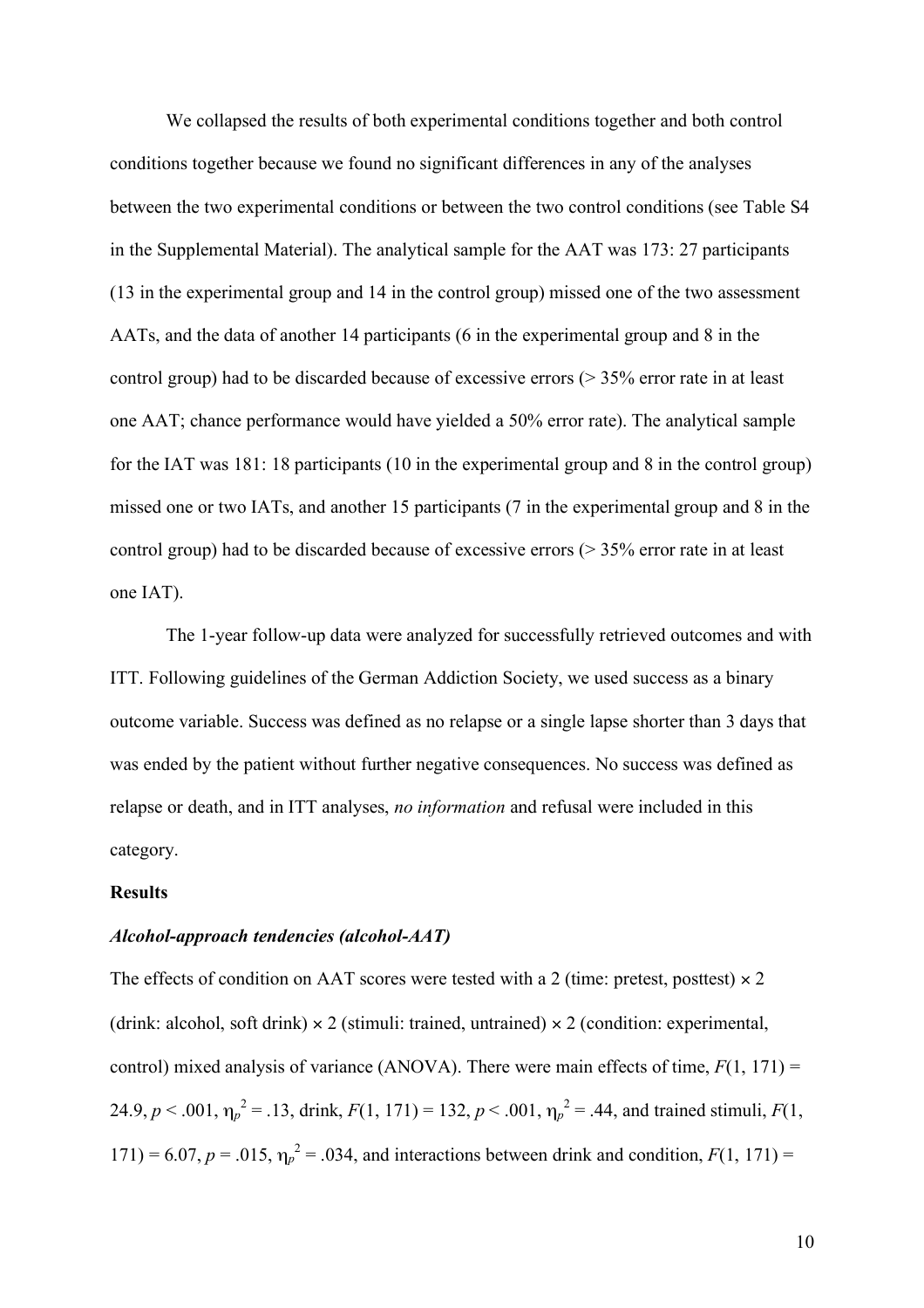10.1,  $p = .002$ ,  $\eta_p^2 = .056$ , and drink and time,  $F(1, 171) = 15.3$ ,  $p < .001$ ,  $\eta_p^2 = .082$ ; these interactions were superseded by a Drink  $\times$  Time  $\times$  Condition interaction,  $F(1, 171) = 23.0, p \le$ .001,  $\eta_p^2$  = .12. All other effects were nonsignificant (*Fs* < 2.1, effect sizes < .013).

Follow-up analyses were performed for both drink types separately using the same mixed ANOVA but with drink removed. For alcohol, there were main effects of time, *F*(1, 171) = 35.9,  $p < .001$ ,  $\eta_p^2 = .17$ , and trained stimuli,  $F(1, 171) = 5.40$ ,  $p = .021$ ,  $\eta_p^2 = .031$ , and a significant Time  $\times$  Condition interaction,  $F(1, 171) = 9.07$ ,  $p = .003$ ,  $\eta_p^2 = .05$ . The Time  $\times$  Condition effect was significant for trained stimuli,  $F(1, 171) = 8.26$ ,  $p = .005$ ,  $\eta_p^2 =$ .046, and for untrained stimuli (generalization),  $F(1, 171) = 4.78$ ,  $p = .03$ ,  $\eta_p^2 = .027$ . Patients in the experimental condition changed from a small approach bias to a strong avoidance bias for alcohol, and the control group changed from a small approach bias for alcohol to no bias (Fig. 1). For soft drinks, the only significant effect was a Time × Condition interaction, *F*(1, 171) = 10.4,  $p = .002$ ,  $\eta_p^2 = .06$ ; the three-way interaction of Time × Condition × Trained Stimuli was the only other effect with an *F* value greater than 2;  $F(1, 171) = 2.3$ ,  $p = .13$ ,  $\eta_p^2$  $= 0.01$ . For trained stimuli, the Time  $\times$  Condition effect was not significant,  $F(1, 171) = 2.4$ , *p*  $=$  .12,  $\eta_p^2$  = .01, nor was the main effect of time (*F* < 1). For untrained stimuli, the Time  $\times$ Condition effect was significant,  $F(1, 171) = 11.7$ ,  $p = .001$ ,  $\eta_p^2 = .07$ , combined with a small main effect of time,  $F(1, 171) = 2.87$ ,  $p = .09$ ,  $\eta_p^2 = .02$ .

Patients in the experimental group showed a small increase in their approach bias for soft drinks, and the approach bias for soft drinks in the control group decreased (Fig. 1). Hence, in the control group, both the approach bias for alcohol and for soft drinks decreased. However, in the experimental condition, the approach bias for alcohol changed into a strong avoidance bias, which generalized to untrained stimuli and was accompanied by a small increase in the approach bias for soft drinks.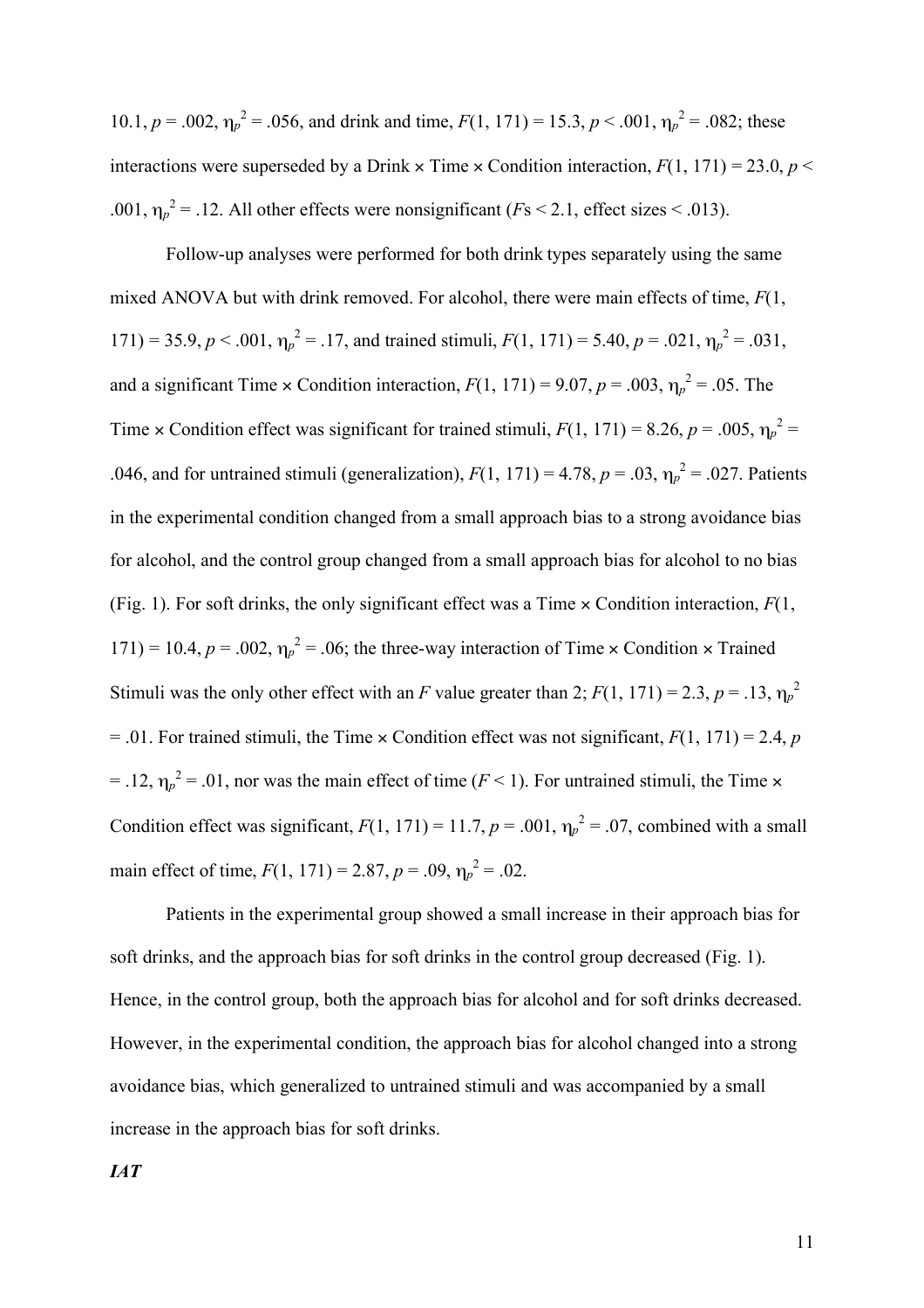IAT scores were analyzed with a 2 (time: pretest, posttest)  $\times$  2 (condition: experimental, control) ANOVA. A main effect was found for time,  $F(1, 179) = 21.9, p < .001, \eta_p^2 = .11,$ qualified by a significant Time  $\times$  Condition interaction,  $F(1, 179) = 26.2, p < .001, \eta_p^2 = .13$ . At pretest, all groups demonstrated strong alcohol-approach associations. At posttest, the experimental group showed strong alcohol-avoidance associations, but the control group still showed strong alcohol-approach associations (Fig. 2).

### *Craving*

Subjective craving was analyzed with a 2 (time: pretest, posttest)  $\times$  2 (drink: alcohol, soft drink) × 2 (condition: experimental, control) ANOVA. There were significant main effects for time,  $F(1, 194) = 6.1$ ,  $p = .014$ ,  $\eta_p^2 = .03$ , and drink  $F(1, 194) = 364$ ,  $p < .001$ ,  $\eta_p^2 = .65$ , and interactions between drink and time  $F(1, 194) = 16.8, p < .001, \eta_p^2 = .08$ , and drink and condition  $F(1, 194) = 6.1$ ,  $p = .014$ ,  $\eta_p^2 = .03$ . The interaction between drink, time, and condition was marginally significant,  $F(1, 194) = 3.4$ ,  $p = .069$ ,  $\eta_p^2 = .02$ . Follow-up analyses (see Fig. 3) indicated that craving for alcohol went down in the experimental group,  $t(99)$  = 2.01,  $p = 0.047$ ,  $d = 0.20$ , but remained constant in the control group. However, the corresponding interaction between condition and time was not significant ( $p = .13$ ,  $\eta_p^2 =$ .012). Craving for soft drinks increased in both groups, experimental:  $t(99) = 3.80$ ,  $p < .001$ , *d*  $= 0.38$ ; control:  $t(95) = 2.81$ ,  $p = .006$ ,  $d = 0.29$ , and there was no significant interaction between condition and time ( $p = 0.20$ ,  $\eta_p^2 = 0.01$ ). Note that subjective craving for alcohol was low, as is often observed in clinical studies (cf. Schoenmakers et al., 2010).

### *Clinical outcome*

One-year clinical outcomes were obtained from 86% of the patients. Conservative ITT analysis indicated that 59% (63 of 106 patients) of the control group, and 46% (50 of 108 patients) of the experimental group had relapsed,  $\chi^2(1, N = 214)$  3.71,  $p = .057$ . This marginally significant difference in outcome could have been caused by many variables,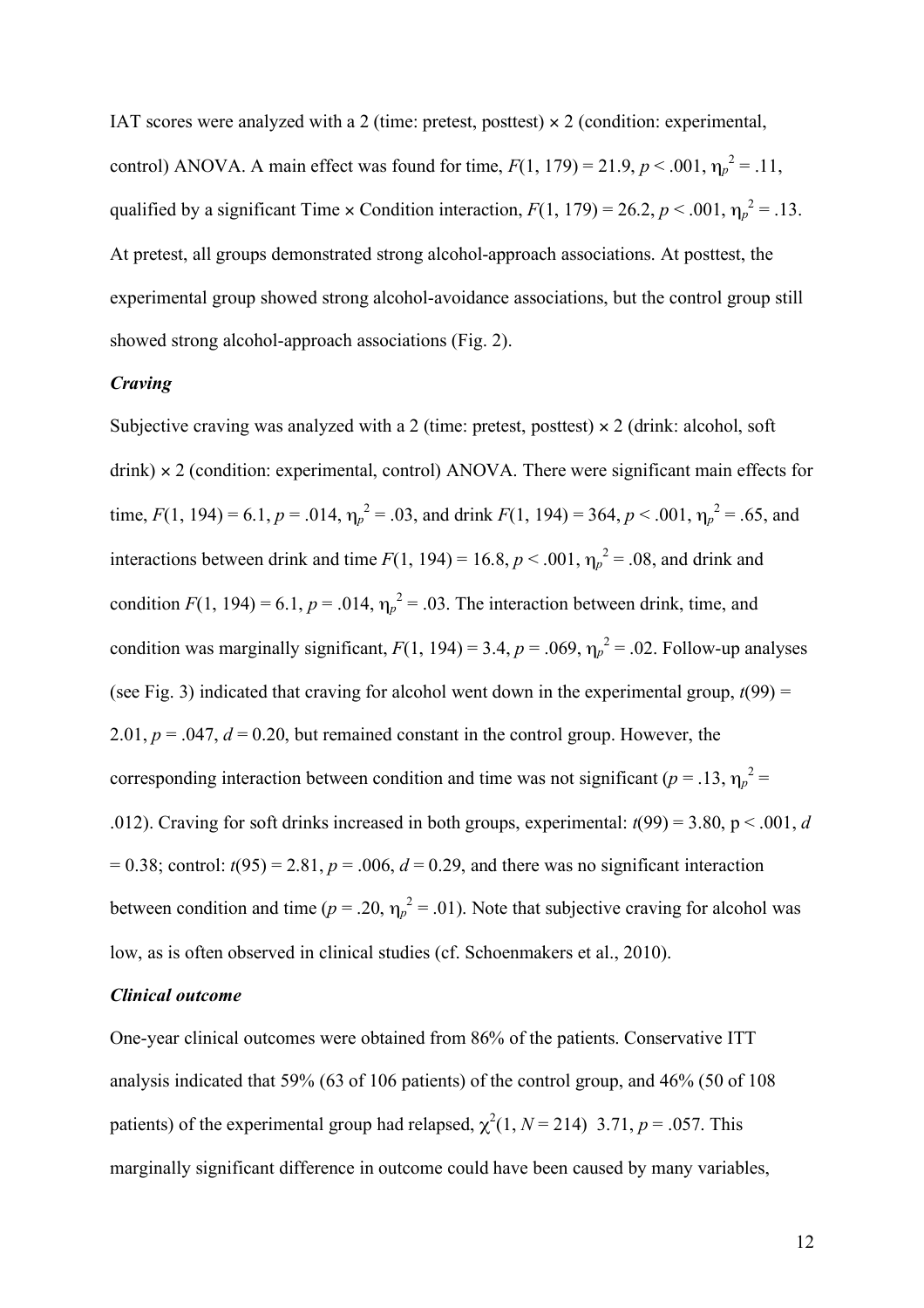including the experimental CBM. A logistic regression analysis was performed; this analysis included gender, psychopathology (determined using the Beck Depression Inventory and SCL-90-R), and alcohol-related variables (Table 2). Gender and condition were significant predictors of relapse, with women doing better than men and with patients in the experimental group doing better than men and patients in the control group.<sup>2</sup> The interaction between gender and condition was not a significant predictor of outcome (*p* > .40).

 Finally, we tested whether the change in cognitive variables (AAT or IAT) mediated treatment outcome (MacKinnon, 2008). Although treatment group significantly predicted the mediators (results in line with the group differences described previously), these potential mediators did not significantly predict treatment outcome when added to the logistic regression (for both variables,  $p > .50$ ). Hence, mediation of the effect of condition on treatment outcome by changes in cognitive variables was not confirmed.

#### **Discussion**

Taken together, our results indicate that a brief CBM intervention aimed at modifying automatically activated action tendencies in alcoholic patients changed their approach bias for alcohol to an avoidance bias, with generalized effects across stimuli and measures. In addition, this minimal intervention appeared to improve treatment outcome a year later. This finding adds to the recent evidence that CBM may have clinical utility in treating anxiety (Amir et al., 2009) and alcohol abuse and dependence (Fadardi & Cox, 2009; Schoenmakers et al., 2010).

How could this brief CBM intervention have such strong effects? The brief CBM was successful in changing automatic approach tendencies, with generalized effects. A similar generalization of training effects to a different assessment procedure was not found in attentional retraining in alcoholic patients, although closer generalization to untrained stimuli within the same task was found (Schoenmakers et al., 2010). Perhaps retraining of action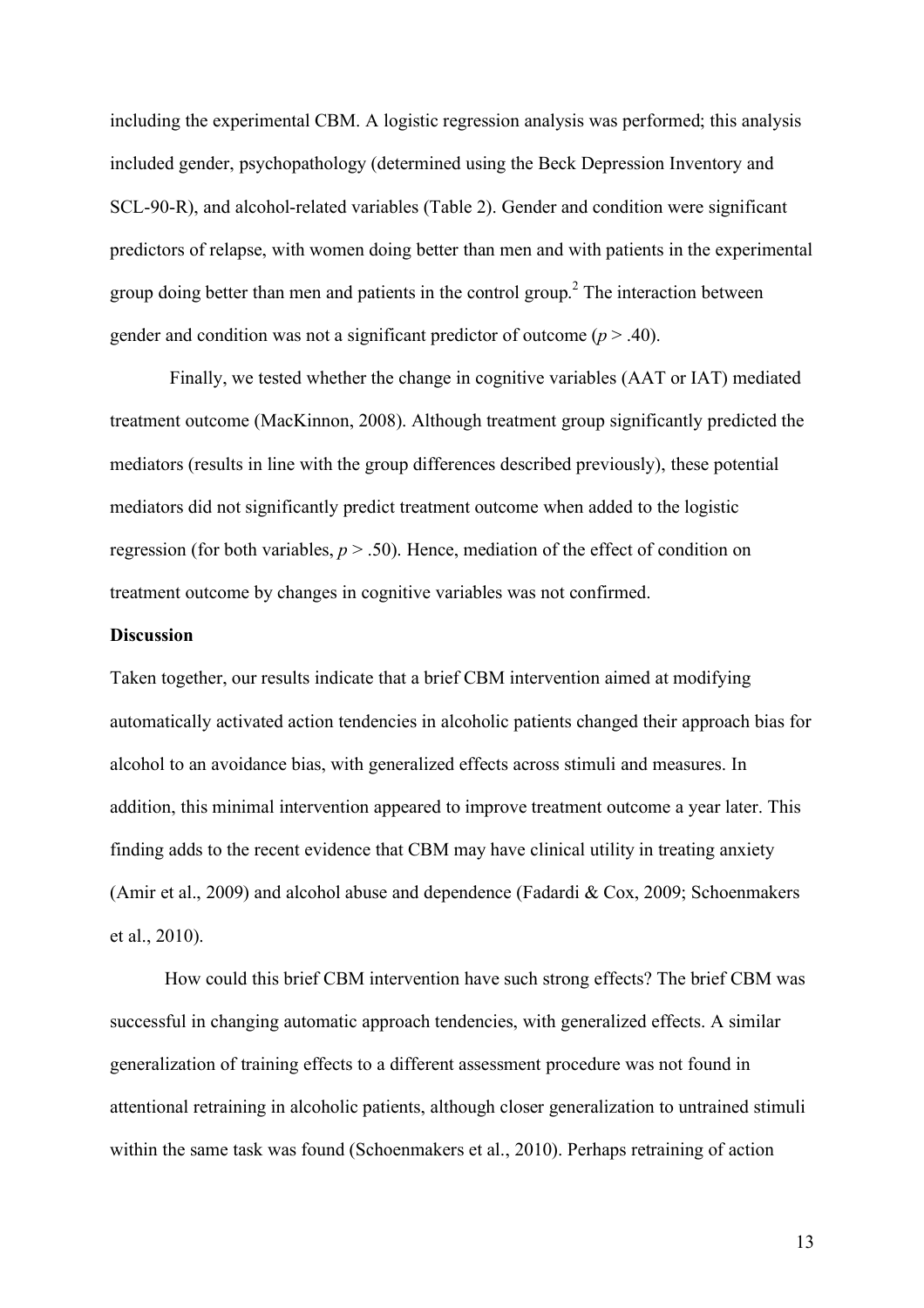tendencies has stronger effects than retraining of attentional bias. This was also suggested by our recent study, in which generalized effects were found in students after a single session (Wiers et al., 2010), an effect not found for attentional retraining (Field et al., 2007; Schoenmakers, Wiers, Jones, Bruce, & Jansen, 2007). Targeting action tendencies may have strong effects because they relate to a motivational state at the heart of an emotional response (Frijda, 1986, 2010).

A related question concerns the crucial ingredient of the CBM procedure used. One possibility is that the pushing movement on the joystick is crucial, a notion in line with theories of embodied emotion and cognition. These findings have been explained by the bidirectional nature of associations (Strack & Deutsch, 2004). In the domain of alcohol consumption, men who were action primed by lifting a glass of beer drank more in a subsequent taste test than men who leaned toward the glass (Palfai, 2006). However, other researchers have argued that not movements, but associations between the object and the concepts of approach or avoidance are crucial (Krieglmeyer, Deutsch, De Houwer, & De Raedt, 2010; Lavender & Hommel, 2007). There is some evidence that heavy drinkers are ambivalent, holding both appetitive-approach and negative-avoidance associations (Stritzke, McEvoy, Wheat, Dyer, & French, 2007). The finding that the alcohol-avoidance training with the AAT had strong effects on the IAT suggests that the effects are indeed to be found in changes in relative accessibility of alcohol-avoid versus alcohol-approach associations, but this interpretation leaves unanswered whether the arm movement or zooming feature of the AAT are crucial to inducing this effect.

The next question is how this change in automatically activated approach tendencies may have caused a beneficial change in treatment outcome. First, it should be noted that we did not find evidence that the change in approach tendencies mediated the change in treatment outcome. Until now, very few studies on CBM reported significant mediation by the changed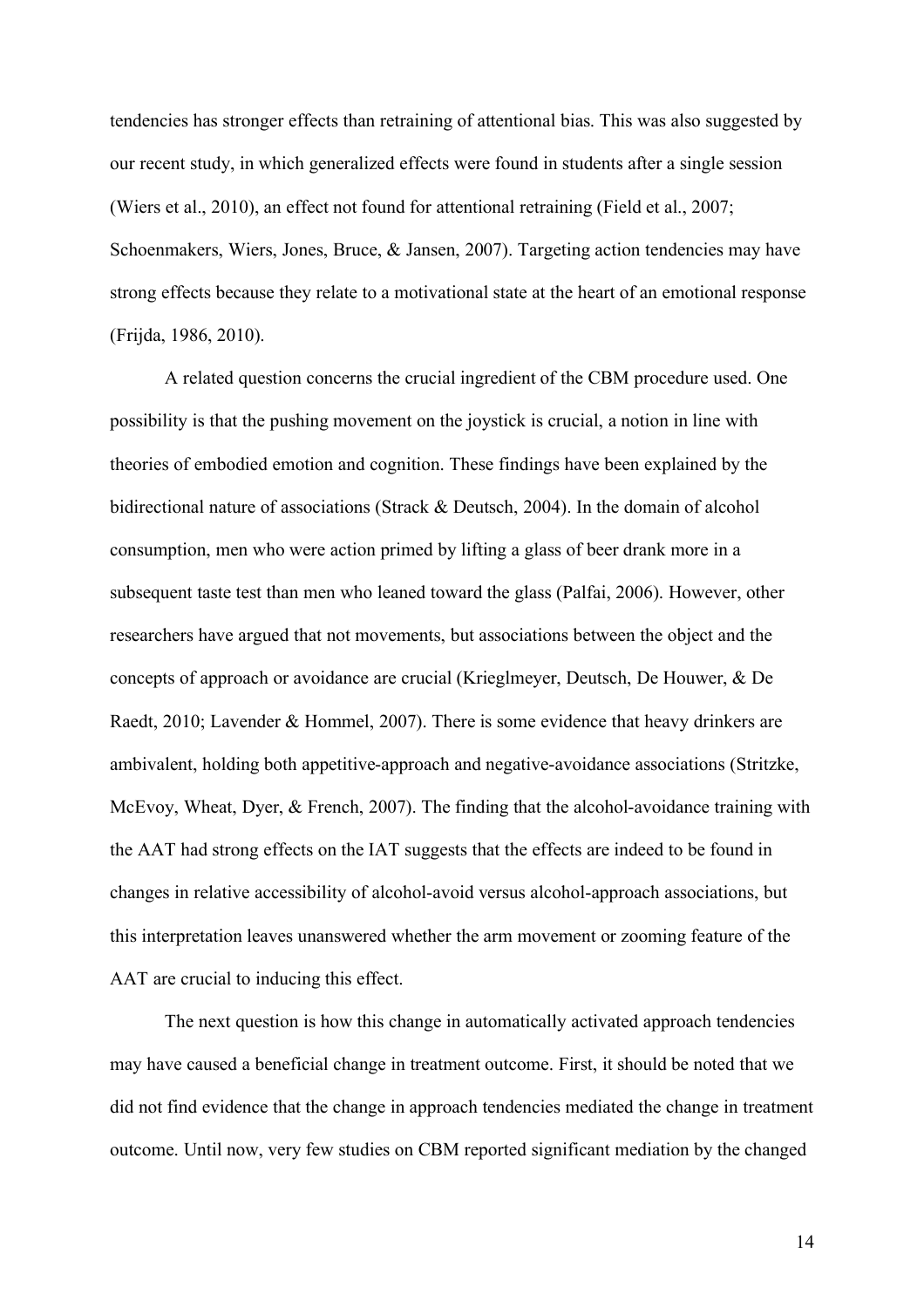cognitive process (MacLeod, Koster, & Fox, 2009). One reason for this failure to find mediation may lie in the nature of the assessment instruments, which can discriminate groups but are not yet optimal for detecting change within an individual (MacLeod et al., 2009). In addition, in the present study, the outcome variable was binary, which reduces the power to detect mediation, and adequate data on the change in cognitive bias was missing from 15– 20% of the patients. Hence, it is conceivable that mediation of clinical outcomes by changes in cognitive processes can be detected in future studies, but until then we can only speculate about the working mechanism underlying the training's effect on clinical outcome. One possible mechanism could be that it made patients profit more from other treatment components.

Although the present study found promising results, two limitations should be noted. First, the study was primarily designed as an experimental study on cognitive-motivational mechanisms, and mediation of clinical outcomes by changes in cognitive processes was not found. Therefore, results regarding clinical outcomes should be regarded as promising and in need of further experimental testing, including estimation of survival curves. Second, we did not assess action tendencies for alcohol later during treatment or at follow-up, which would be interesting for future studies to investigate.

The present findings raise a number of follow-up issues at different levels of description. First, given our previous finding of genetic moderation of the approach bias (Wiers et al., 2009), it would be interesting to test whether training outcomes are also genetically moderated. Second, follow-up studies could investigate neurocognitive effects of the training. Third, the measures used to assess relatively automatic approach tendencies for alcohol are not process pure and could be decomposed to investigate the differential effects of training on the associative and controlled processes involved (Sherman et al., 2008). Fourth, it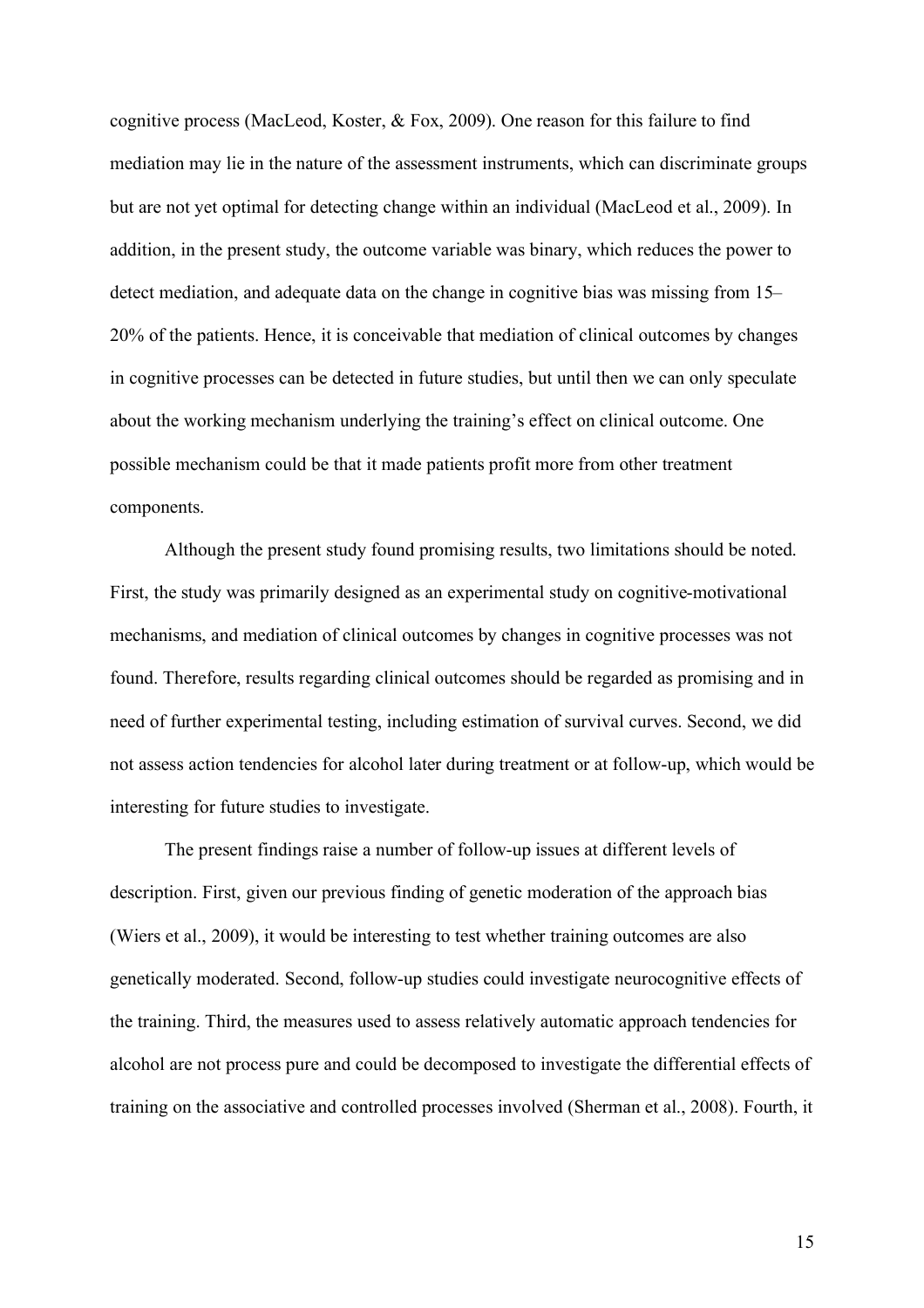would be fruitful to study the extent to which modification of one bias (e.g., approach bias) also changes a related bias (e.g., attentional bias).

The present findings also raise a number of practical questions for further clinical applications. For example, what is an optimal number of training sessions, and how should they be optimally spaced in time? Moreover, the fact that CBM is computerized generates new possibilities: for example, the Internet could be used to reach many more patients in need of intervention. The findings reported here may give rise to new intervention studies in which alcoholic patients are first retrained in the clinic and then continue at home over the Internet, a process which may help in the transfer from the clinic to the outside world. Finally, retraining procedures can also be tested for other addictive behaviors if similar cognitive biases are found. In conclusion, a brief intervention can successfully change alcoholic patients' alcoholapproach bias and may improve treatment outcome.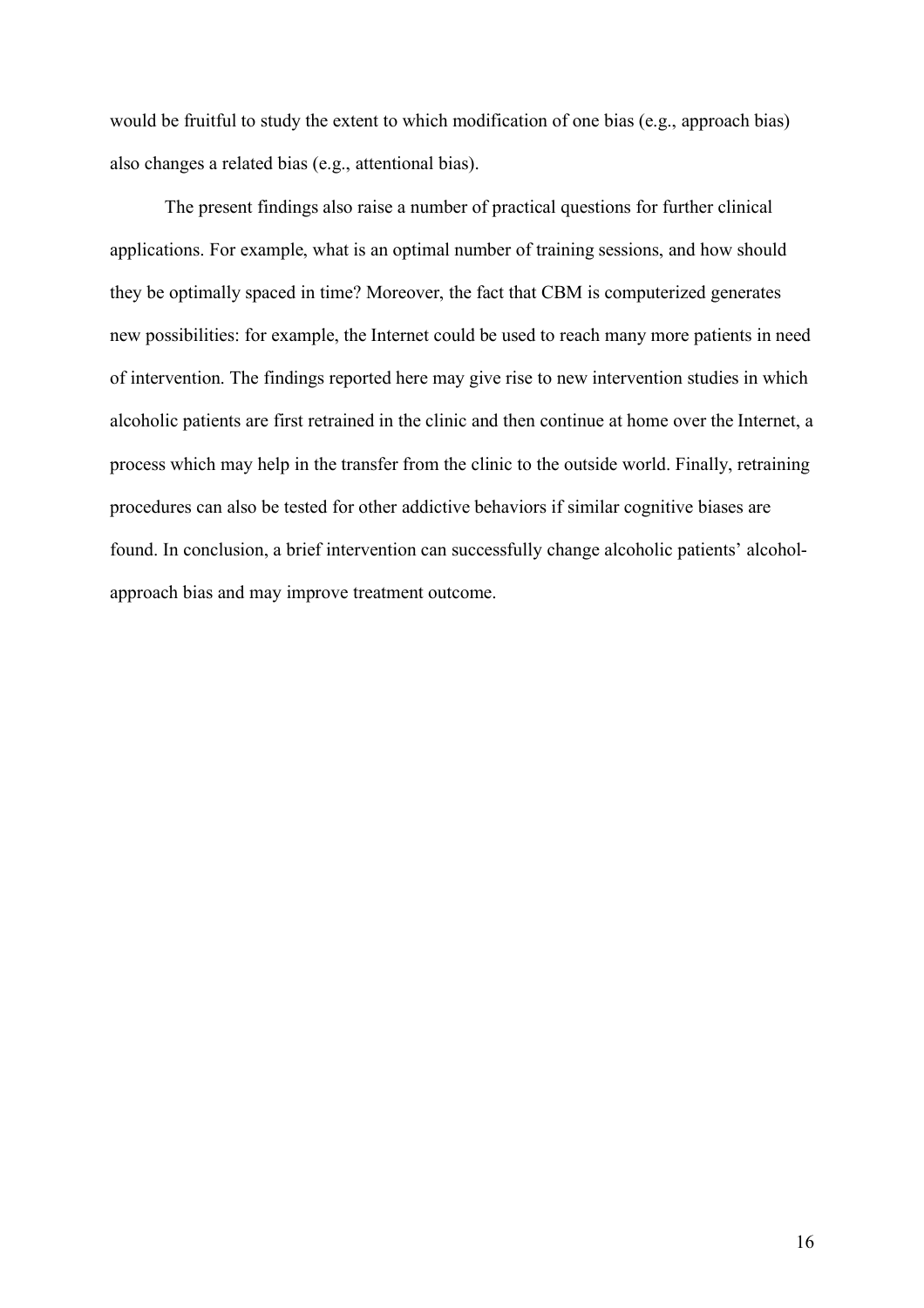### **Acknowledgments**

The authors thank Maarten Koeter, Brian Nosek for statistical advice, Frank Leonhardt for programming, Malte Friese, Thomas Gladwin, Wilhelm Hofmann, Kristin Lindgren, Elske Salemink, Jason Sharbanee, Alan Stacy, and Marcella Woud for comments.

### **Declaration of Conflicting Interests**

The authors declared that they had no conflicts of interest with respect to their authorship or the publication of this article.

## **Funding**

Reinout Wiers is supported by Vici award 453.08.01 from the Netherlands Organisation for Scientific Research (NWO).

### **Supplemental Material**

Additional supporting information may be found at

http://pss.sagepub.com/content/by/supplemental-data

### **Notes**

1. In addition, the zooming effect disambiguates the alcohol-AAT. Without the zooming feature, pushing the joystick in response to a picture of alcohol, for example, can be interpreted as avoidance (with respect to the body) or as approach (with respect to the alcohol). However, with the zooming feature, this ambiguity no longer exists (see Rinck  $\&$ Becker, 2007, for more detail).

2. In addition to the ITT analysis, we analyzed treatment outcomes for patients for whom we had 1-year follow-up results. This analysis yielded the same conclusions (see Table S5 in the Supplemental Material).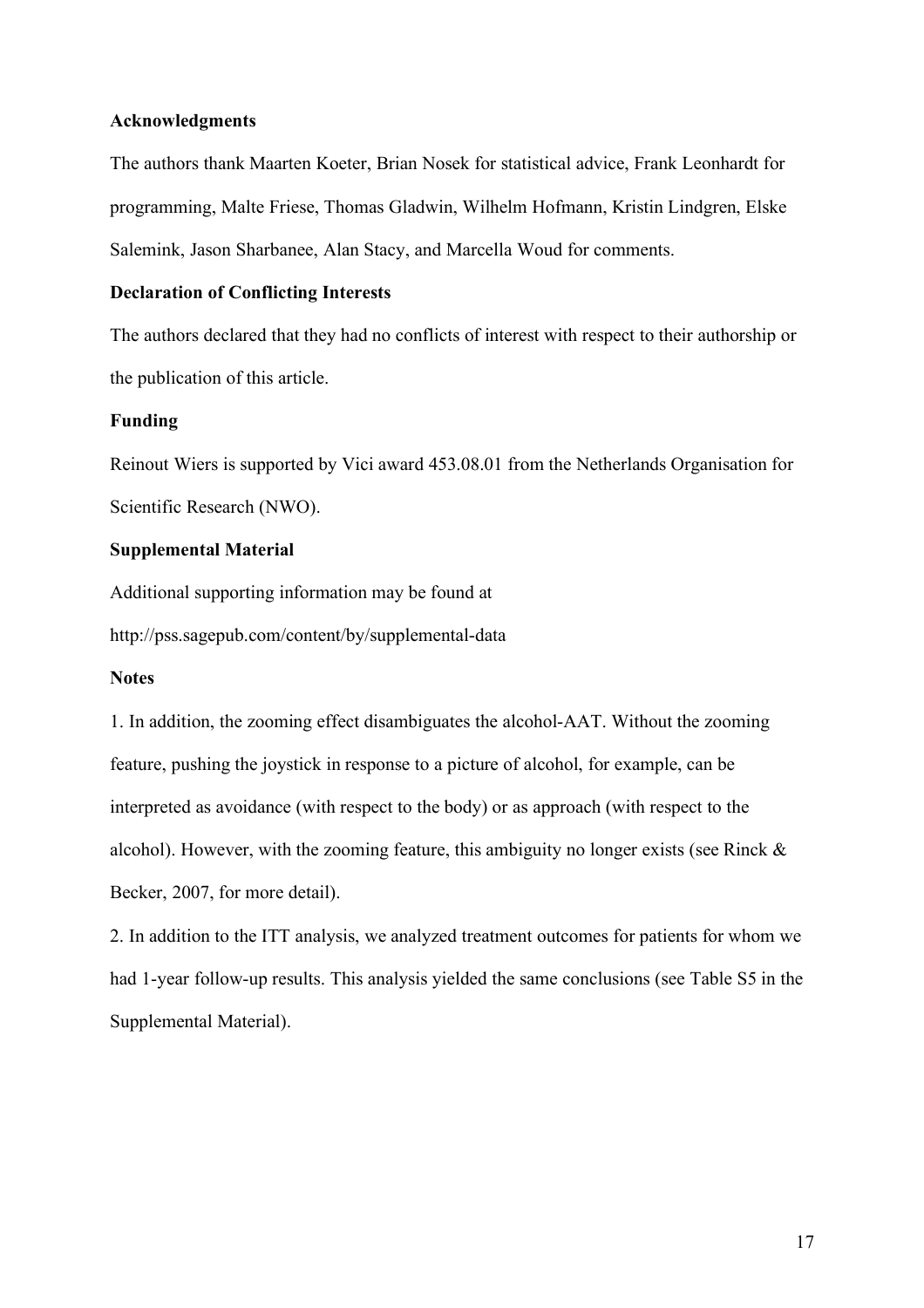### **References**

- Amir, N., Beard, C., Burns, M., & Bomyea, J. (2009). Attention modification program in individuals with generalized anxiety disorder. *Journal of Abnormal Psychology*, *118*, 28–33.
- Bechara, A. (2005). Decision making, impulse control and loss of willpower to resist drugs: A neurocognitive perspective. *Nature Neuroscience*, *8*, 1458–1463.
- Fadardi, J.S., & Cox, W.M. (2009). Reversing the sequence: Reducing alcohol consumption by overcoming alcohol attentional bias. *Drug and Alcohol Dependence*, *101*, 137–145.
- Field, M., & Cox, W.M. (2008). Attentional bias in addictive behaviors: A review of its development, causes, and consequences. *Drug and Alcohol Dependence*, *97*, 1–20.
- Field, M., Duka, T., Eastwood, B., Child, R., Santarcangelo, M., & Gayton, M. (2007). Experimental manipulation of attentional biases in heavy drinkers: Do the effects generalise? *Psychopharmacology*, *192*, 593–608.
- Field, M., Kiernan, A., Eastwood, B., & Child, R. (2008). Rapid approach responses to alcohol cues in heavy drinkers. *Journal of Behavior Therapy and Experimental Psychiatry*, *39*, 209–218.
- Franke, G.H. (1995). *SCL-90-R Die Symptom-Checkliste von Derogatis Deutsche Version: Manual*. Göttingen, Germany: Hogrefe.

Frijda, N.H. (2010). Impulsive action and motivation. *Biological Psychology*, *84*, 570–579.

Frijda, N.H. (Ed.). (1986). *The emotions*. Cambridge, England: Cambridge University Press.

Greenwald, A.G., Nosek, B.A., & Banaji, M.R. (2003). Understanding and using the Implicit Association Test: I. An improved scoring algorithm. *Journal of Personality and Social Psychology*, *85*, 197–216.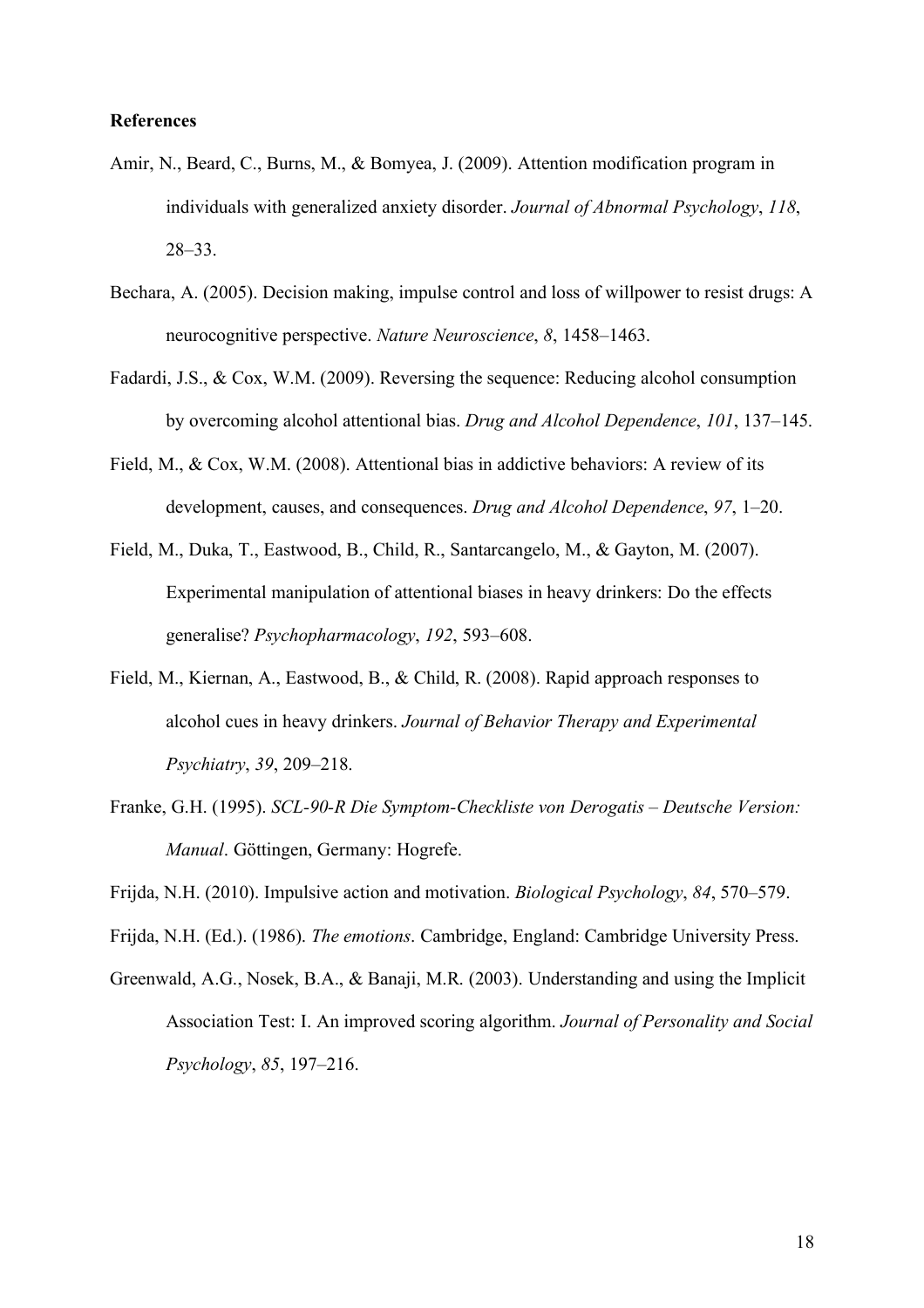- Greenwald, A.G., Poehlman, T.A., Uhlmann, E.L., & Banaji, M.R. (2009). Understanding and using the Implicit Association Test: III. Meta-analysis of predictive validity. *Journal of Personality and Social Psychology*, *97*, 17–41.
- Hautzinger, M., Bailer, M., Worall, H., & Keller, F. (1994). *Beck-Depressions-Inventar (BDI).* Bern, Germany: Huber.
- Krieglmeyer, R., Deutsch, R., De Houwer, J., & De Raedt, R. (2010). Being moved: Valence activates approach-avoidance behavior independently of evaluation and approachavoidance intentions. *Psychological Science*, *21*, 607–613.
- Lavender, T., & Hommel, B. (2007). Affect and action: Towards an event-coding account. *Cognition & Emotion*, *21*, 1270–1296.
- Lindenmeyer, J. (2005). *Alkoholabhängigkeit.* Göttingen, Germany: Hogrefe.
- MacKinnon, D. P. (2008). *Introduction to statistical mediation analysis*. New York, NY: Erlbaum.
- MacLeod, C., Koster, E.H., & Fox, E. (2009). Whither cognitive bias modification research? Commentary on the special section articles. *Journal of Abnormal Psychology*, *118*, 89–99.
- MacLeod, C., Rutherford, E., Campbell, L., Ebsworthy, C., & Holker, L. (2002). Selective attention and emotional vulnerability: Assessing the causal basis of their association through the experimental manipulation of attentional bias. *Journal of Abnormal Psychology*, *111*, 107–123.
- Ostafin, B.D., & Palfai, T.P. (2006). Compelled to consume: The Implicit Association Test and automatic alcohol motivation. *Psychology of Addictive Behaviors*, *20*, 322–327.
- Palfai, T.P. (2006). Activating action tendencies: The influence of action priming on alcohol consumption among male hazardous drinkers. *Journal of Studies on Alcohol*, *67*, 926– 933.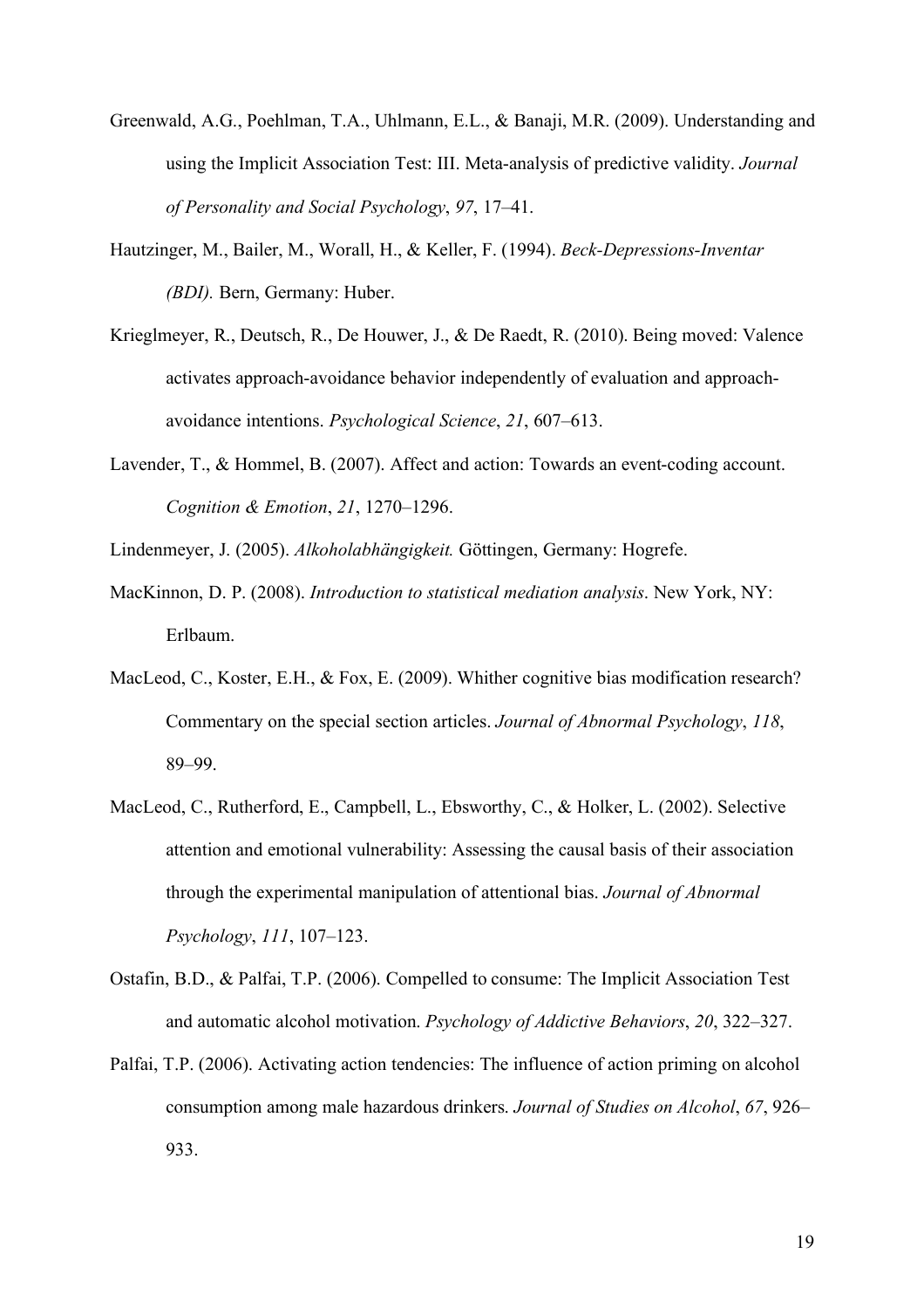- Palfai, T.P., & Ostafin, B.D. (2003). Alcohol-related motivational tendencies in hazardous drinkers: Assessing implicit response tendencies using the modified IAT. *Behaviour Research and Therapy*, *41*, 1149–1162.
- Rinck, M., & Becker, E.S. (2007). Approach and avoidance in fear of spiders. *Journal of Behavior Therapy and Experimental Psychiatry*, *38*, 105–120.
- Robins, L.N., Wing, J., Wittchen, H.U., Helzer, J.E., Babor, T.F., Burke, J., et al. (1988). The Composite International Diagnostic Interview: An epidemiologic instrument suitable for use in conjunction with different diagnostic systems and in different cultures. *Archives of General Psychiatry*, *45*, 1069–1077.
- Saunders, J.B., Aasland, O.G., Babor, T.F., de la Fuente, J.R., & Grant, M. (1993). Development of the Alcohol Use Disorders Identification Test (AUDIT): WHO collaborative project on early detection of persons with harmful alcohol consumption: II. *Addiction*, *88*, 791–804.
- Schmidt, L.G., Gastpar, M., Falkai, P., & Gaebel, W. (Eds.). (2006). *Evidenzbasierte Suchtmedizin. Behandlungsleitlinie substanzbezogener Störungen*. Köln, Germany: Deutscher Ärzteverlag.
- Schoenmakers, T., Lux, I.F.M., Goertz, A.G., Van Kerkhof, D.H.A.T., De Bruin, M., & Wiers, R.W. (2010). A randomized clinical trial to measure effects of an intervention to modify attentional bias in alcohol dependent patients. *Drug and Alcohol Dependence*, *109*, 30–36.
- Schoenmakers, T., Wiers, R. W., Jones, B. T., Bruce, G., & Jansen, A. T. M. (2007). Attentional re-training decreases attentional bias in heavy drinkers without generalization. *Addiction*, *102*, 399–405.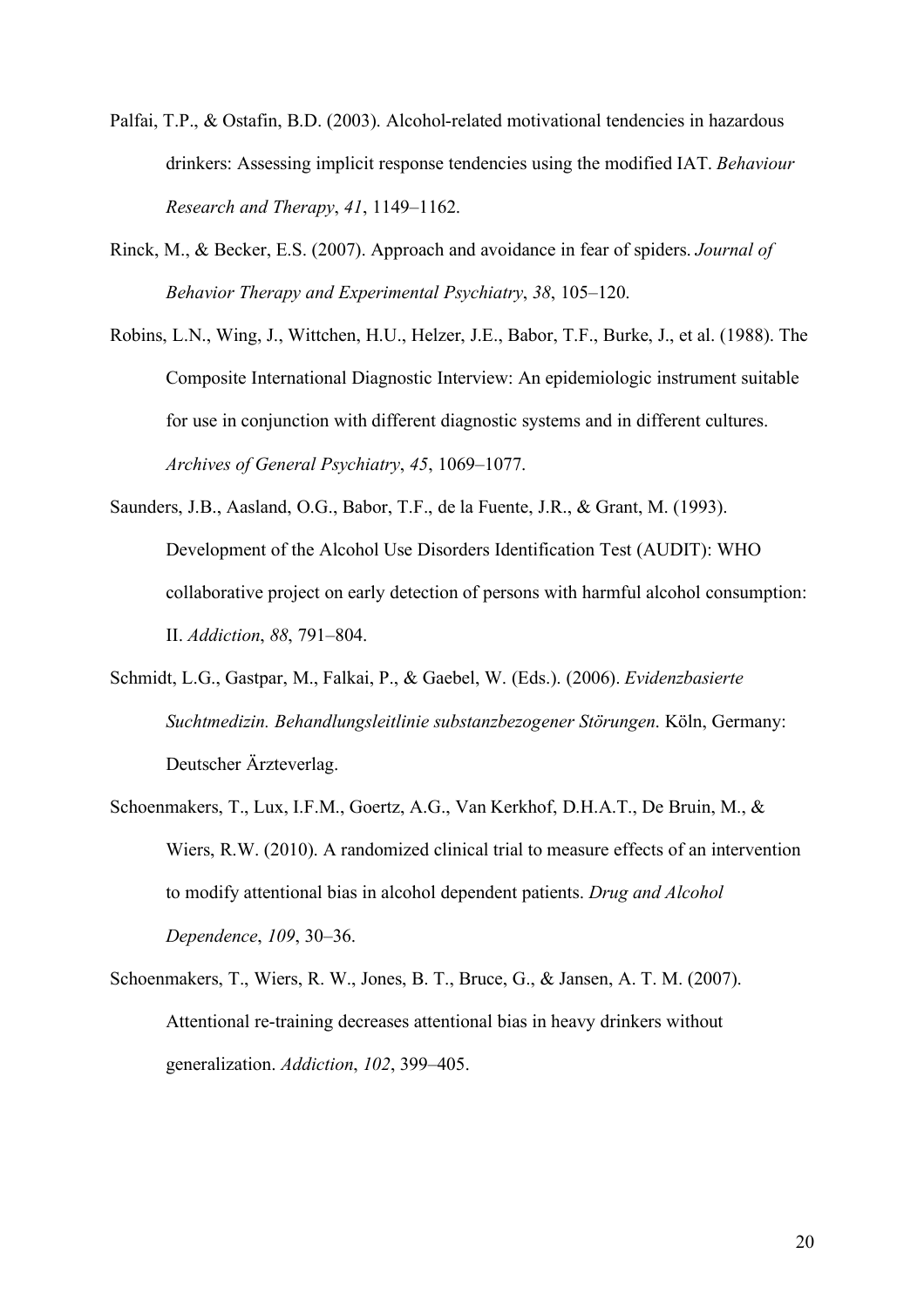- Sherman, J.W., Gawronski, B., Gonsalkorale, K., Hugenberg, K., Allen, T.J., & Groom, C.J. (2008). The self-regulation of automatic associations and behavioral impulses. *Psychological Review*, *115*, 314–335.
- Sriram, N., Greenwald, A.G., & Nosek, B.A. (2010). Correlational biases in mean response latency differences. *Statistical Methodology*, *7*, 277–291.
- Stacy, A.W., & Wiers, R.W. (2010). Implicit cognition and addiction: A tool for explaining paradoxical behavior. *Annual Review of Clinical Psychology*, *6*, 551–575.
- Strack, F., & Deutsch, R. (2004). Reflective and impulsive determinants of social behavior. *Personality and Social Psychology Review*, *8*, 220–247.
- Stritzke, W.G.K., McEvoy, P.M., Wheat, L.R., Dyer, K.R., & French, D.J. (2007). The yin and yang of indulgence and restraint: The ambivalence model of craving. In P.W. O'Neal (Ed.), *Motivation of health behavior* (pp. 31–47). Huntington, NY: Nova Science Publishers.
- Volkow, N.D., Fowler, J.S., & Wang, G.J. (2004). The addicted human brain viewed in the light of imaging studies: Brain circuits and treatment strategies. *Neuropharmacology*, *47*, 3–13.
- Wiers, R.W., Bartholow, B.D., van den Wildenberg, E., Thush, C., Engels, R.C.M.E., Sher, K.J., et al. (2007). Automatic and controlled processes and the development of addictive behavior in adolescents: A review and a model. *Pharmacology Biochemistry and Behavior*, *86*, 263–283.
- Wiers, R.W., Rinck, M., Dictus, M., & van den Wildenberg, E. (2009). Relatively strong automatic appetitive action-tendencies in male carriers of the OPRM1 G-allele. *Genes, Brain and Behavior*, *8*, 101–106.
- Wiers, R.W., Rinck, M., Kordts, R., Houben, K., & Strack, F. (2010). Re-training automatic action-tendencies to approach alcohol in hazardous drinkers. *Addiction*, *105*, 279–287.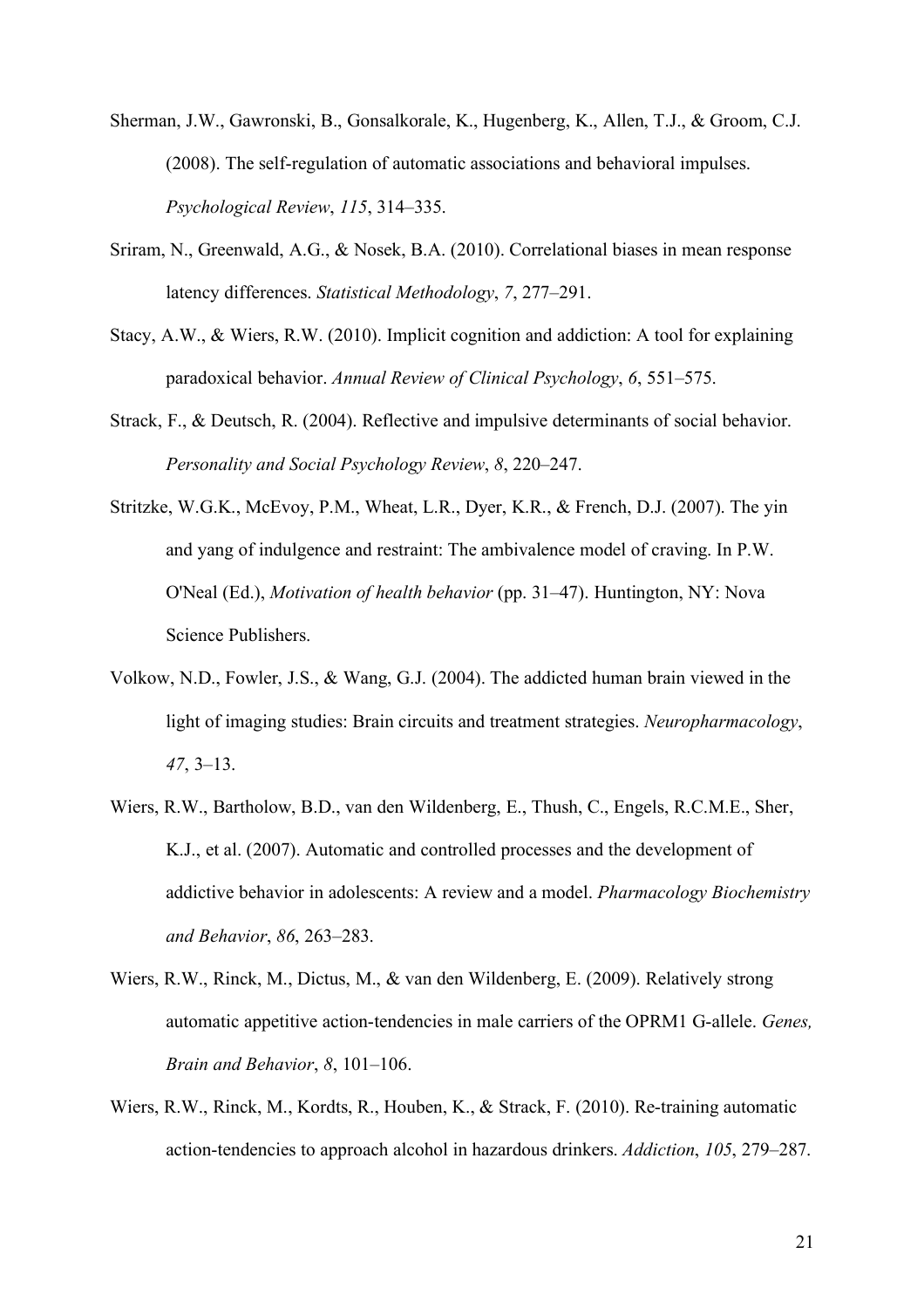- Wiers, R.W., & Stacy, A.W. (Eds.). (2006). *Handbook of implicit cognition and addiction*. Thousand Oaks, CA: SAGE.
- Wiers, R.W., Van de Luitgaarden, J., van den Wildenberg, E., & Smulders, F.T.Y. (2005). Challenging implicit and explicit alcohol-related cognitions in young heavy drinkers. *Addiction*, *100*, 806–819.
- Wiers, R.W., Van Woerden, N., Smulders, F.T.Y., & De Jong, P.J. (2002). Implicit and explicit alcohol-related cognitions in heavy and light drinkers. *Journal of Abnormal Psychology*, *111*, 648–658.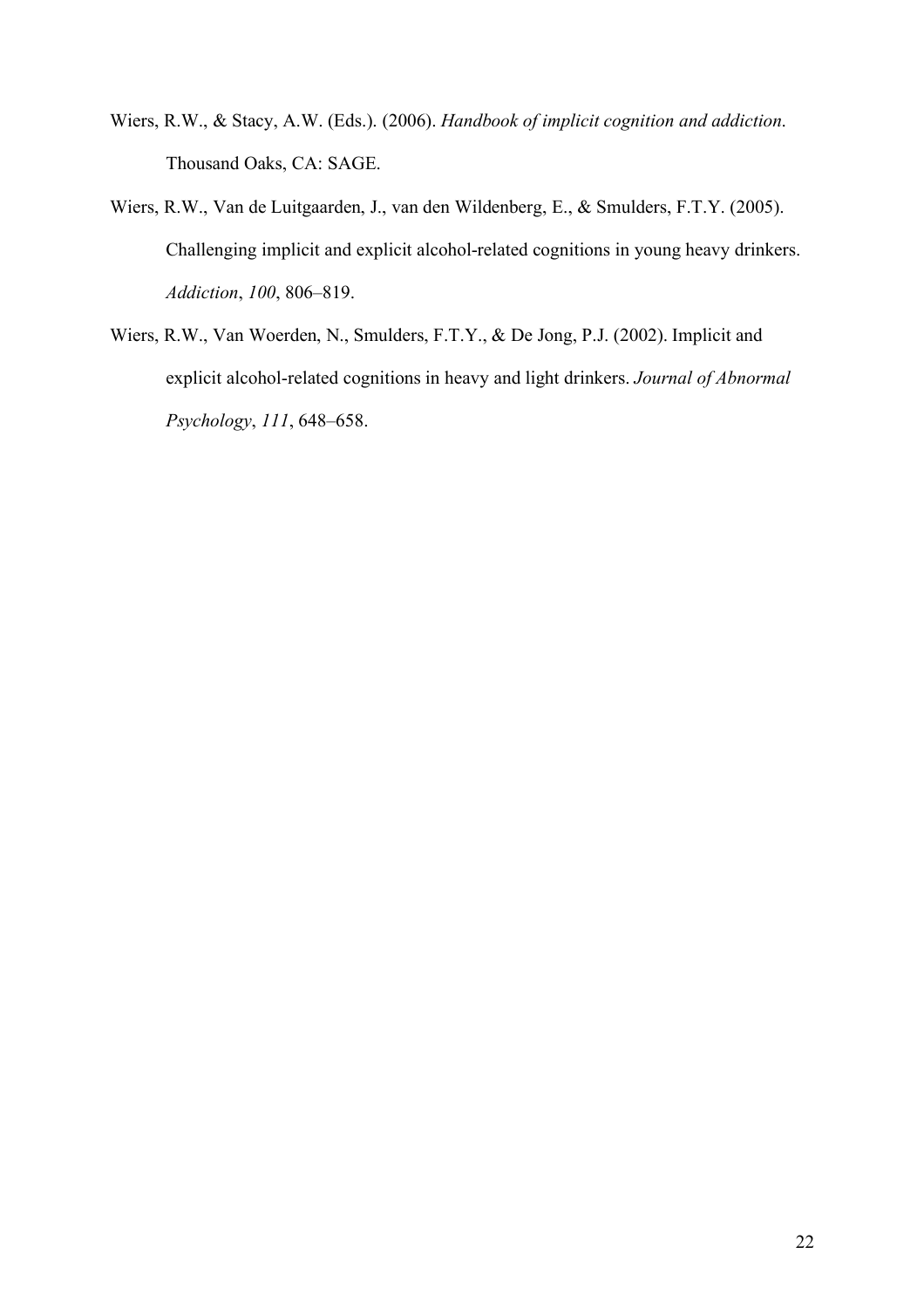# Table 1.

Mean Characteristics of the Sample

| Characteristic               | All patients | Training    | Control     | $\boldsymbol{p}$ |
|------------------------------|--------------|-------------|-------------|------------------|
|                              | $(N = 214)$  | group only  | group only  |                  |
|                              |              | $(N = 108)$ | $(N = 106)$ |                  |
| Age (years)                  | 45.3(8.0)    | 44.9 (7.6)  | 45.4(8.3)   | .63              |
| Gender (% female)            | 24%          | 20%         | 28%         | .18              |
| Education level <sup>a</sup> | 3.04(0.92)   | 2.96(0.89)  | 3.12(0.92)  | .22              |
| Alcohol problems             | 24.1(7.7)    | 24.1(7.7)   | 24.0(7.7)   | .97              |
| (AUDIT score)                |              |             |             |                  |
| Duration of alcohol          | 12.5(9.0)    | 12.1(9.0)   | 13.1(8.9)   | .41              |
| problem (years)              |              |             |             |                  |
| Duration of treatment        | 80.0 (17.4)  | 79.3 (16.8) | 81.3 (18.1) | .46              |
| (days)                       |              |             |             |                  |
| Smoking (% with              | 79%          | 76%         | 81%         | .35              |
| nicotine                     |              |             |             |                  |
| Dependence)                  |              |             |             |                  |
| Depression (BDI              | 14.2(11.2)   | 14.1(9.6)   | 14.2(9.7)   | .69              |
| score)                       |              |             |             |                  |
| Mental burden                | 59.9 (10.7)  | 60.2(11.2)  | 59.6 (10.2) | .71              |
| $(SCL-90-R score)$           |              |             |             |                  |
| Medication (% of             | 39%          | 41%         | 38%         | .65              |
| users, mainly of             |              |             |             |                  |
| antidepressants)             |              |             |             |                  |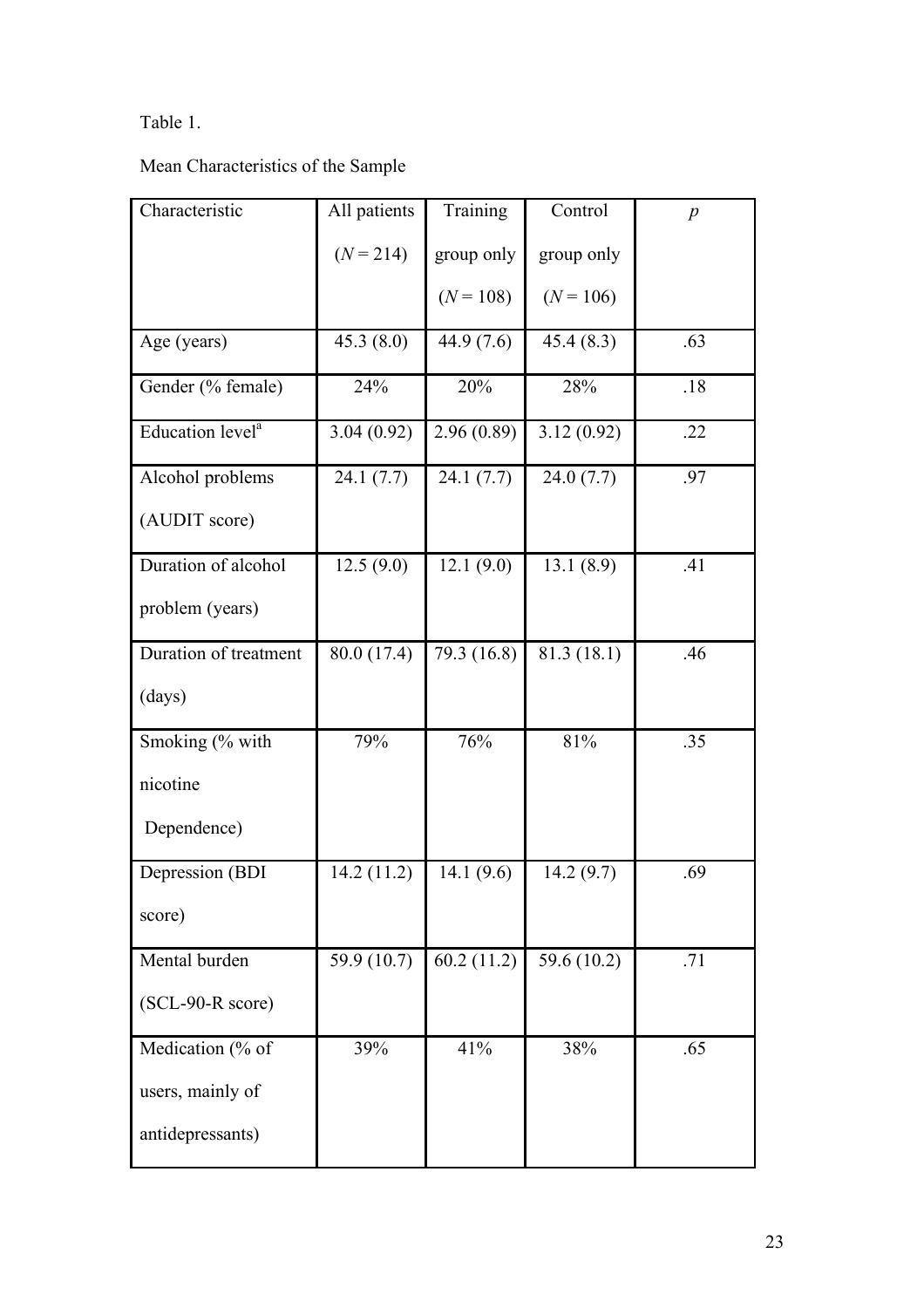Note: Continuous variables were analyzed with a two-group ANOVA *F*(1, 212); categorical variables, experimental-group versus control-group data were analyzed with a chi-square test (1 *df*). All *p* values are two-tailed. Standard deviations are given in parentheses. AUDIT = Alcohol Use Disorders Identification Test (Saunders, Aasland, Babor, de la Fuente, & Grant, 1993); BDI = Beck's Depression Inventory (Hautzinger, Bailer, Worall, & Keller, 1994); SCL-90-R = Symptom Checklist-90- Revised (Franke, 1995).

a Education level was scored on a scale from 1 (*only primary school*) to 5 (*finished university*).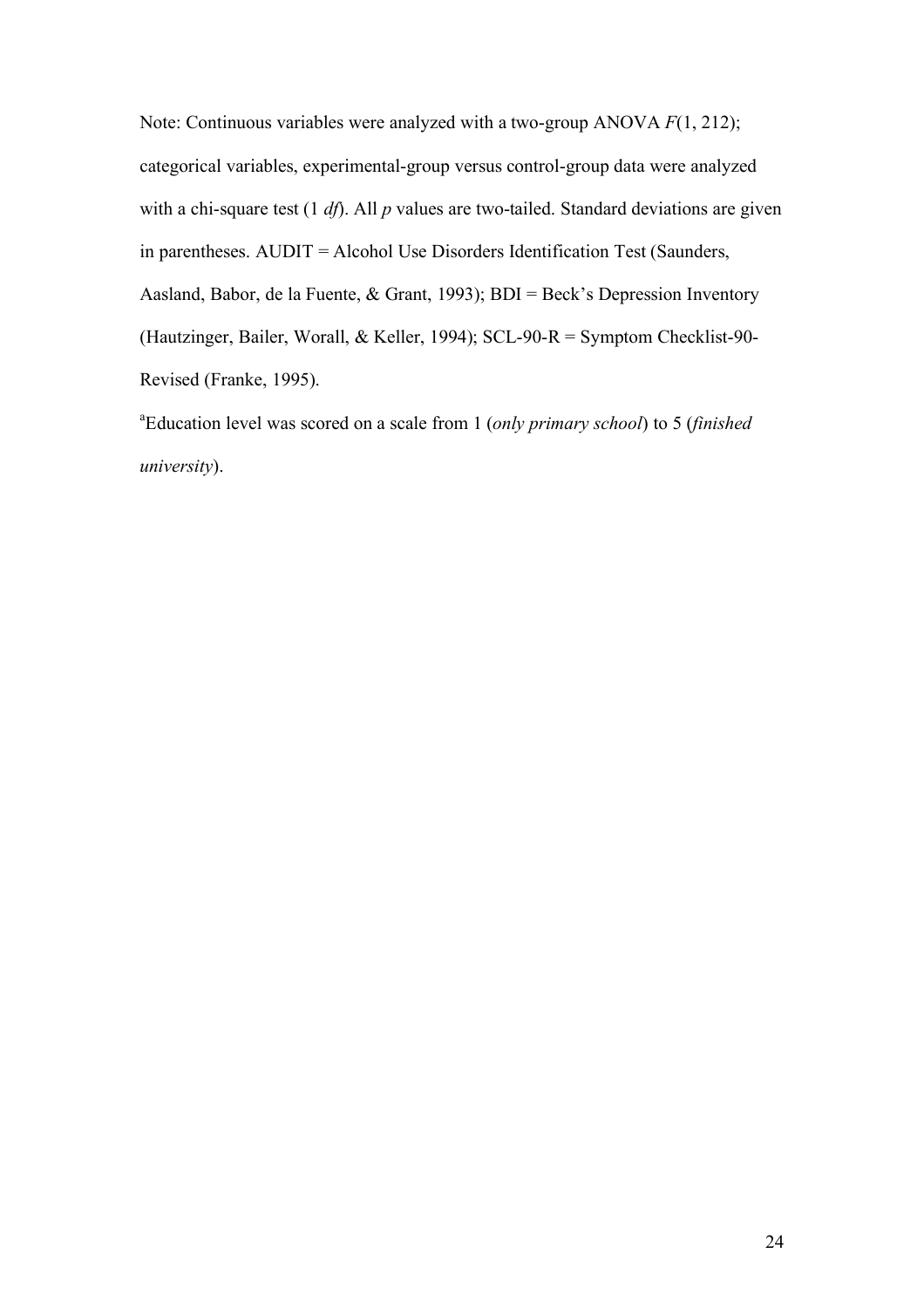# Table 2.

Logistic Regression Results of Treatment Outcome 1 Year After Treatment Discharge

| Variable              | $\boldsymbol{b}$ | SEb   | Wald z | $\boldsymbol{p}$ |
|-----------------------|------------------|-------|--------|------------------|
| Gender                | 0.880            | 0.358 | 6.03   | .014             |
| Duration of alcohol   | 0.033            | 0.018 | 3.59   | .058             |
| problem (years)       |                  |       |        |                  |
| Number of             | $-0.028$         | 0.027 | 1.05   | .31              |
| detoxifications       |                  |       |        |                  |
| Alcohol problems      | $-0.026$         | 0.020 | 1.61   | .20              |
| (AUDIT score)         |                  |       |        |                  |
| Duration of treatment | 0.008            | 0.009 | .82    | .36              |
| (days)                |                  |       |        |                  |
| Depression (BDI       | $-0.025$         | 0.022 | 1.25   | .26              |
| score)                |                  |       |        |                  |
| Mental burden         | 0.022            | 0.020 | 1.25   | .26              |
| (SCL-90-R score)      |                  |       |        |                  |
| Condition             | 0.760            | 0.299 | 6.46   | .011             |
| (experimental,        |                  |       |        |                  |
| control)              |                  |       |        |                  |

Note: AUDIT = Alcohol Use Disorders Identification Test (Saunders, Aasland,

Babor, de la Fuente, & Grant, 1993); BDI = Beck's Depression Inventory

(Hautzinger, Bailer, Worall, & Keller, 1994); SCL-90-R = Symptom Checklist-90- Revised (Franke, 1995).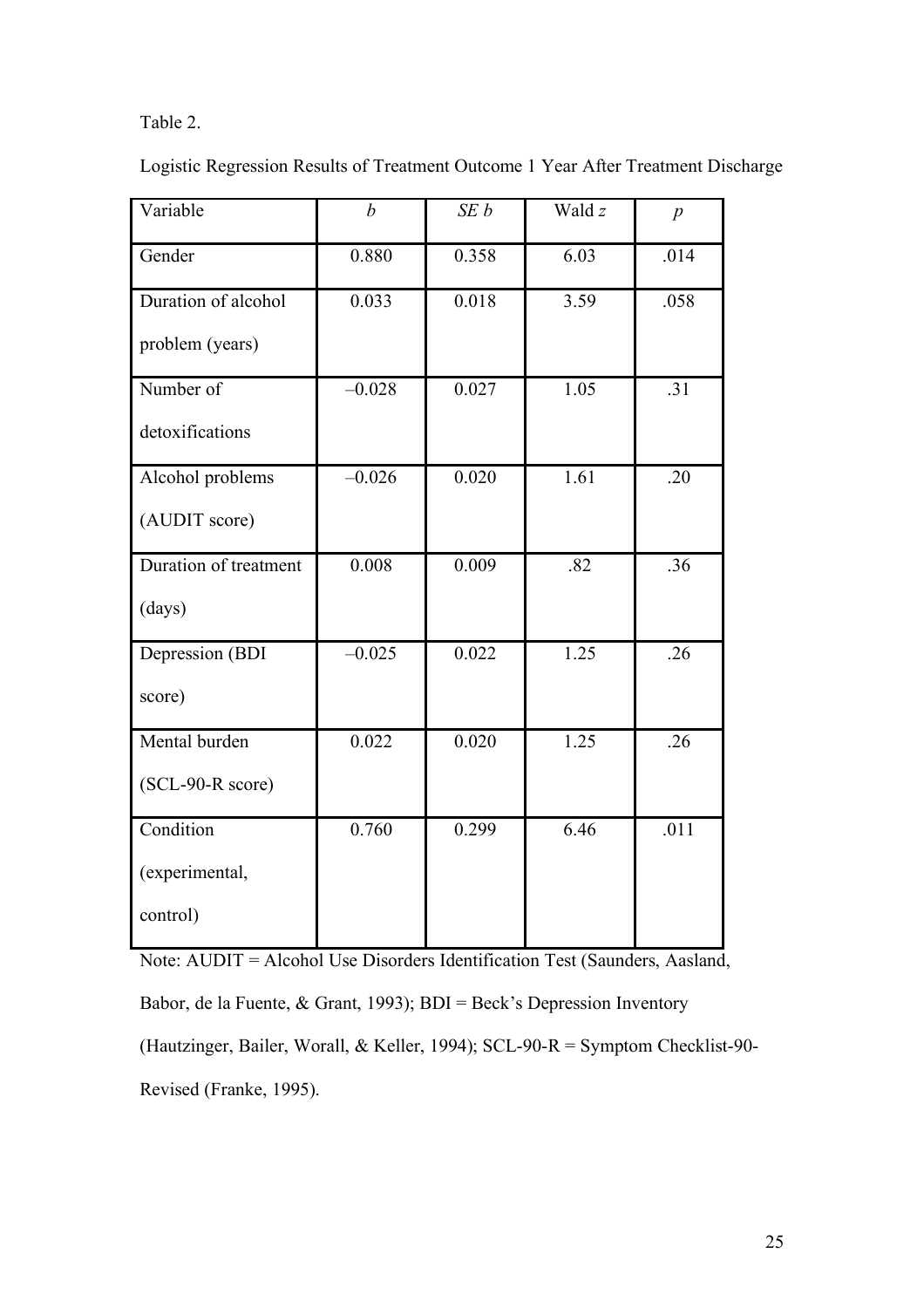Figure Legends

Fig. 1.

*D* scores for participants in the two groups as a function of viewing pictures of alcohol or soft drinks. *D* scores were derived at pretest and posttest from the difference between mean response latencies for avoidance movements to pictures (pushing a joystick) and approach movements to pictures (pulling a joystick); a positive value indicates an approach bias, and a negative value indicates an avoidance bias for alcohol.

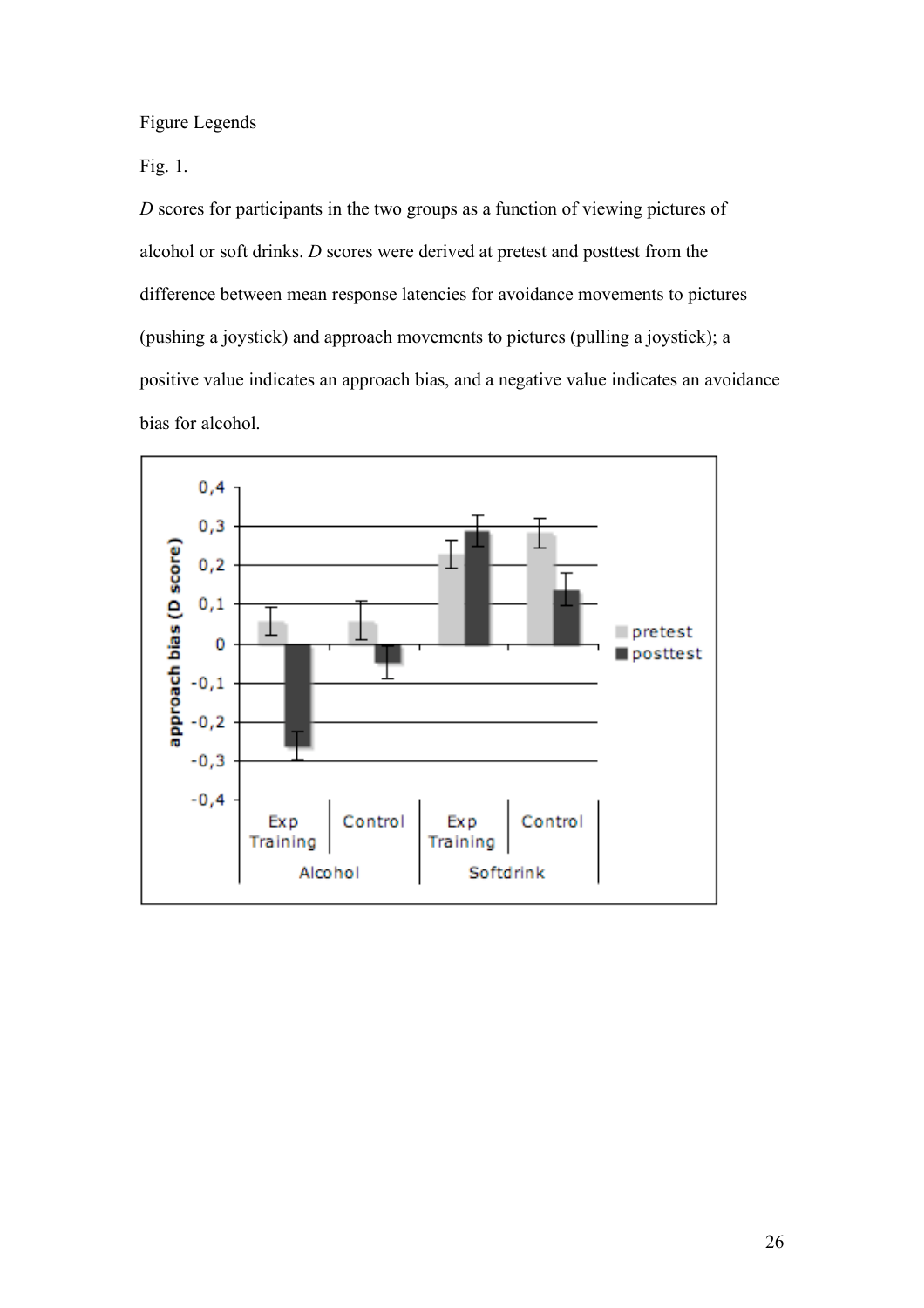Fig. 2.

Mean *D* scores on the Implicit Association Test for participants in the two conditions at pretest and posttest. *D* scores were within-subjects standardized difference scores, in which the speed of classifying alcohol-approach words and soft-drink-avoidance words was subtracted from the speed of classifying alcohol-avoidance words and softdrink-approach words. A positive value indicates an approach bias, and a negative value indicates an avoidance bias for alcohol.